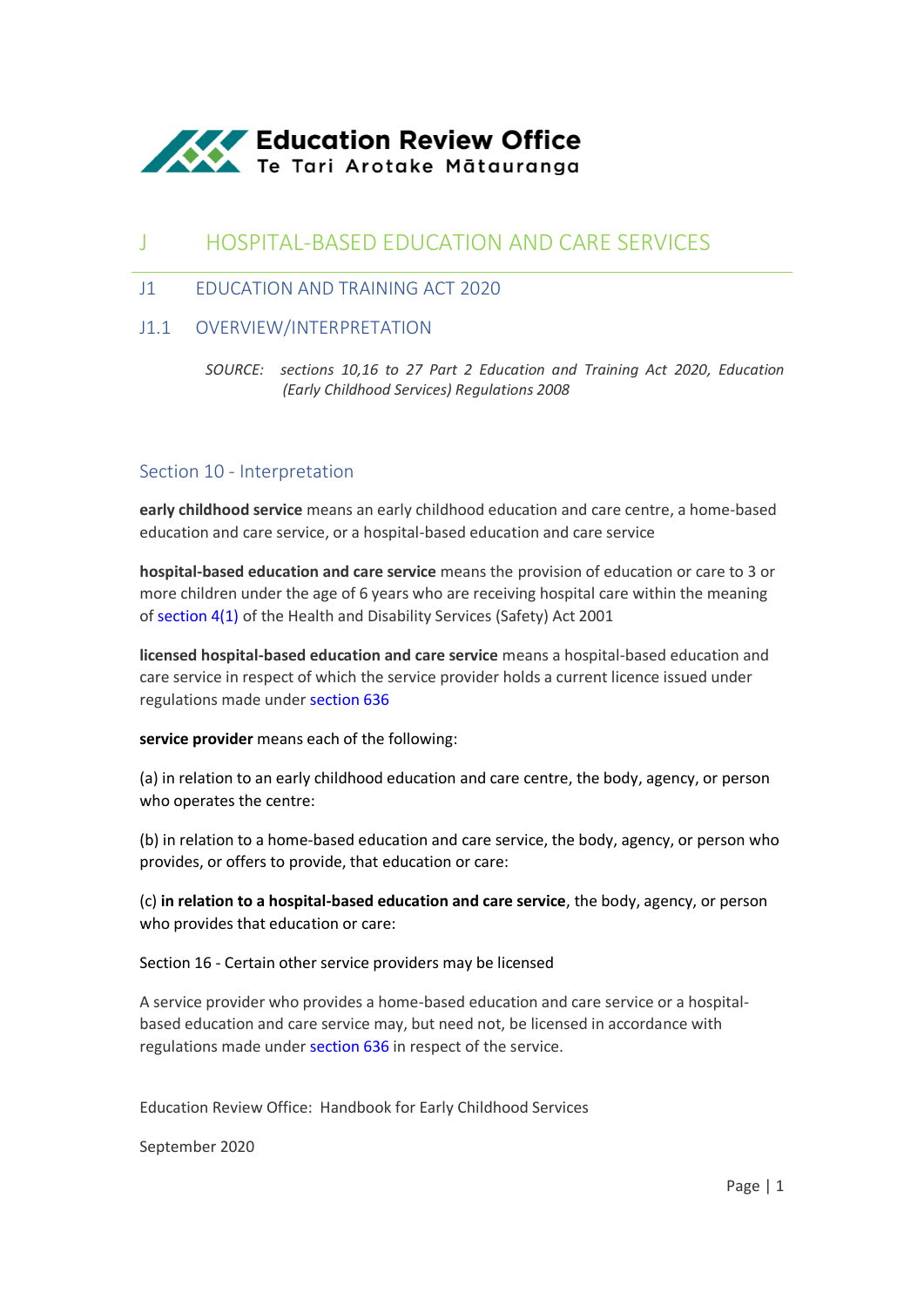## Section 17 - Ministerial approval required for licensing application

(1) Despite [sections 15](http://www.legislation.govt.nz/act/public/2020/0038/latest/whole.html?search=ta_act_E_ac%40ainf%40anif_an%40bn%40rn_25_a&p=1#LMS171341) and [16,](http://www.legislation.govt.nz/act/public/2020/0038/latest/whole.html?search=ta_act_E_ac%40ainf%40anif_an%40bn%40rn_25_a&p=1#LMS171320) a person must apply to the Minister for approval to apply for a licence to operate—

(a) a licensed early childhood education and care centre:

- (b) a licensed home-based education and care service:
- (c) a licensed hospital-based education and care service.

(2) The Minister may grant approval, but, before doing so, must take into account—

(a) the relevant attributes of the area to be served, including (without limitation) the demography of the area, the needs of the communities in the area, the needs of the children in the area, and the availability of services in the area with different offerings (for example, the provision of te reo Māori); and

(b) the suitability of the applicant and of every person involved in the governance of the proposed service, which, as a minimum, requires the Minister to determine whether each person—

(i) is a fit and proper person; and

(ii) has obtained a satisfactory Police vet for the purposes of the application; and

(c) the applicant's financial position; and

(d) the licensing history of—

(i) any other early childhood services previously or currently owned, operated, or managed by, or otherwise connected with, the applicant; and

(ii) every person involved in the governance of the proposed service.

(3) If the Minister considers this information insufficient to decide whether to grant approval, the Minister may ask the applicant to supply more information.

(4) The applicant may not apply for a licence without the Minister's approval.

(5) Approval to apply for a licence is irrelevant to the granting of a licence (as a licence may only be granted in accordance with regulations made under [section 636\)](http://www.legislation.govt.nz/act/public/2020/0038/latest/whole.html?search=ta_act_E_ac%40ainf%40anif_an%40bn%40rn_25_a&p=1#LMS171321).

(6) An approval expires 2 years after the date on which it is given; however, the Minister may, on application before the expiry, extend the expiry date if the Minister thinks fit to do so in the circumstances.

Education Review Office: Handbook for Early Childhood Services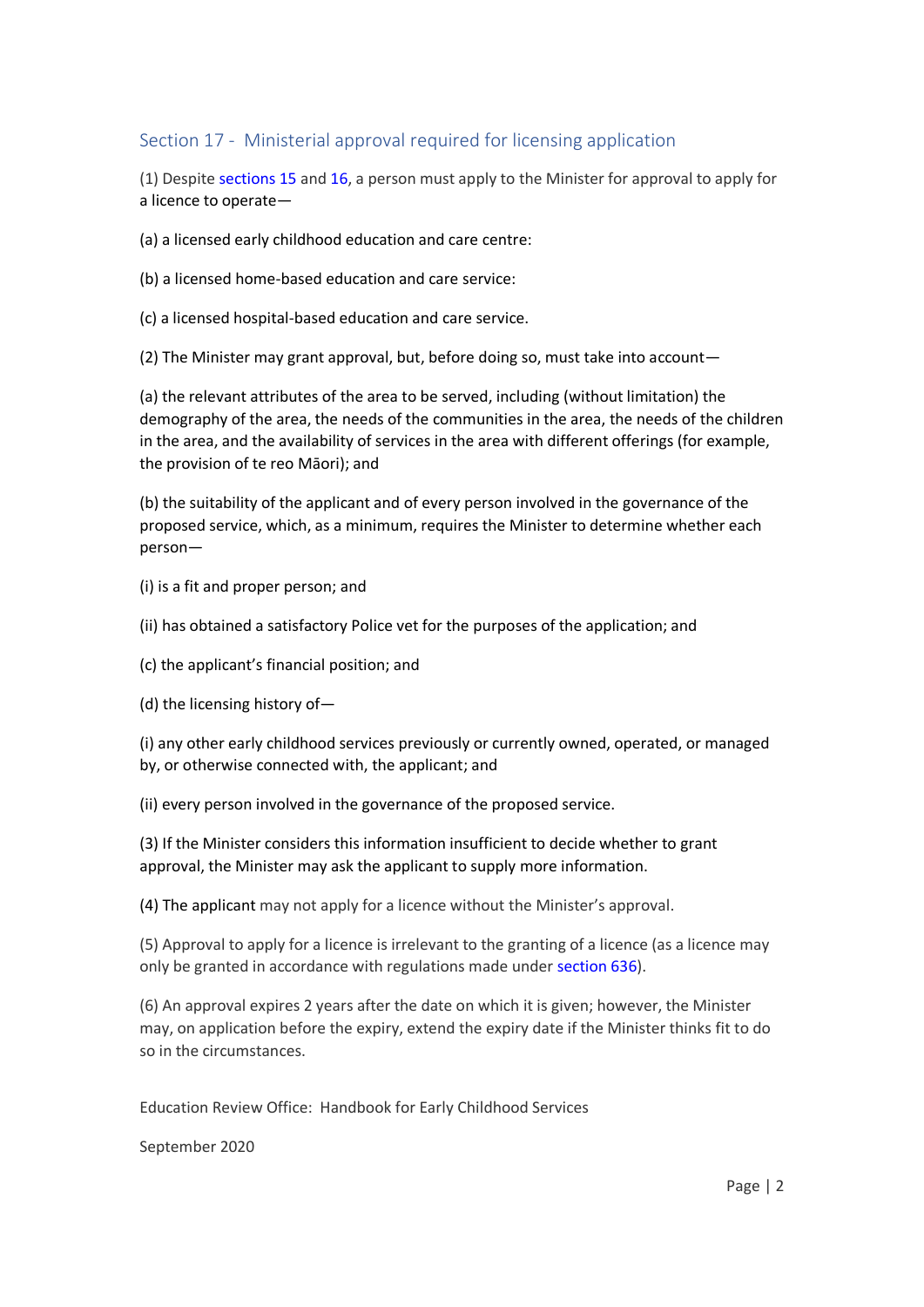## Section 18 - Persons approved to apply for licence must be fit and proper

(1) In assessing whether a person is a fit and proper person to be granted approval to apply for a licence under [section 17,](http://www.legislation.govt.nz/act/public/2020/0038/latest/whole.html?search=ta_act_E_ac%40ainf%40anif_an%40bn%40rn_25_a&p=1#LMS274559) the Minister must take into account whether the applicant—

(a) has been convicted of any offence involving harm to children, violence, or fraud:

(b) has any health conditions that may affect the applicant's ability to comply with this Act and the terms of the licence:

(c) is, or has been, subject to a property order or personal order under the Protection of Personal and Property Rights Act 1988:

(d) owes, or has owed, money to the Crown, including in respect of bodies that the applicant has been involved in managing:

(e) has been adjudicated bankrupt under the [Insolvency Act 2006](http://www.legislation.govt.nz/act/public/2020/0038/latest/link.aspx?search=ta_act_E_ac%40ainf%40anif_an%40bn%40rn_25_a&p=1&id=DLM385298) or the [Insolvency Act](http://www.legislation.govt.nz/act/public/2020/0038/latest/link.aspx?search=ta_act_E_ac%40ainf%40anif_an%40bn%40rn_25_a&p=1&id=DLM382333)  [1967:](http://www.legislation.govt.nz/act/public/2020/0038/latest/link.aspx?search=ta_act_E_ac%40ainf%40anif_an%40bn%40rn_25_a&p=1&id=DLM382333)

(f) has been prohibited from being a director or promoter of, or being concerned or taking part in the management of,—

(i) a company under the [Companies Act 1993;](http://www.legislation.govt.nz/act/public/2020/0038/latest/link.aspx?search=ta_act_E_ac%40ainf%40anif_an%40bn%40rn_25_a&p=1&id=DLM319569) or

(ii) any other body corporate:

(g) has, or has had, any role as a governing member of an entity or organisation that became insolvent, including being placed in liquidation, receivership, or voluntary administration:

(h) is, or has been, subject to any prohibition against acting as an employer or an officer of an employer under the [Employment Relations Act 2000:](http://www.legislation.govt.nz/act/public/2020/0038/latest/link.aspx?search=ta_act_E_ac%40ainf%40anif_an%40bn%40rn_25_a&p=1&id=DLM58316)

(i) has had previous involvement in an early childhood service in respect of which—

(i) an application for a licence was refused; or

(ii) a licence was suspended or cancelled.

### Section 22 - Records

The service provider of a licensed early childhood service must keep, and make available to the Secretary on request,—

(a) a register of the children who attend or have attended the service, specifying the date of birth of each; and

(b) a record of the attendance of children at the service; and

Education Review Office: Handbook for Early Childhood Services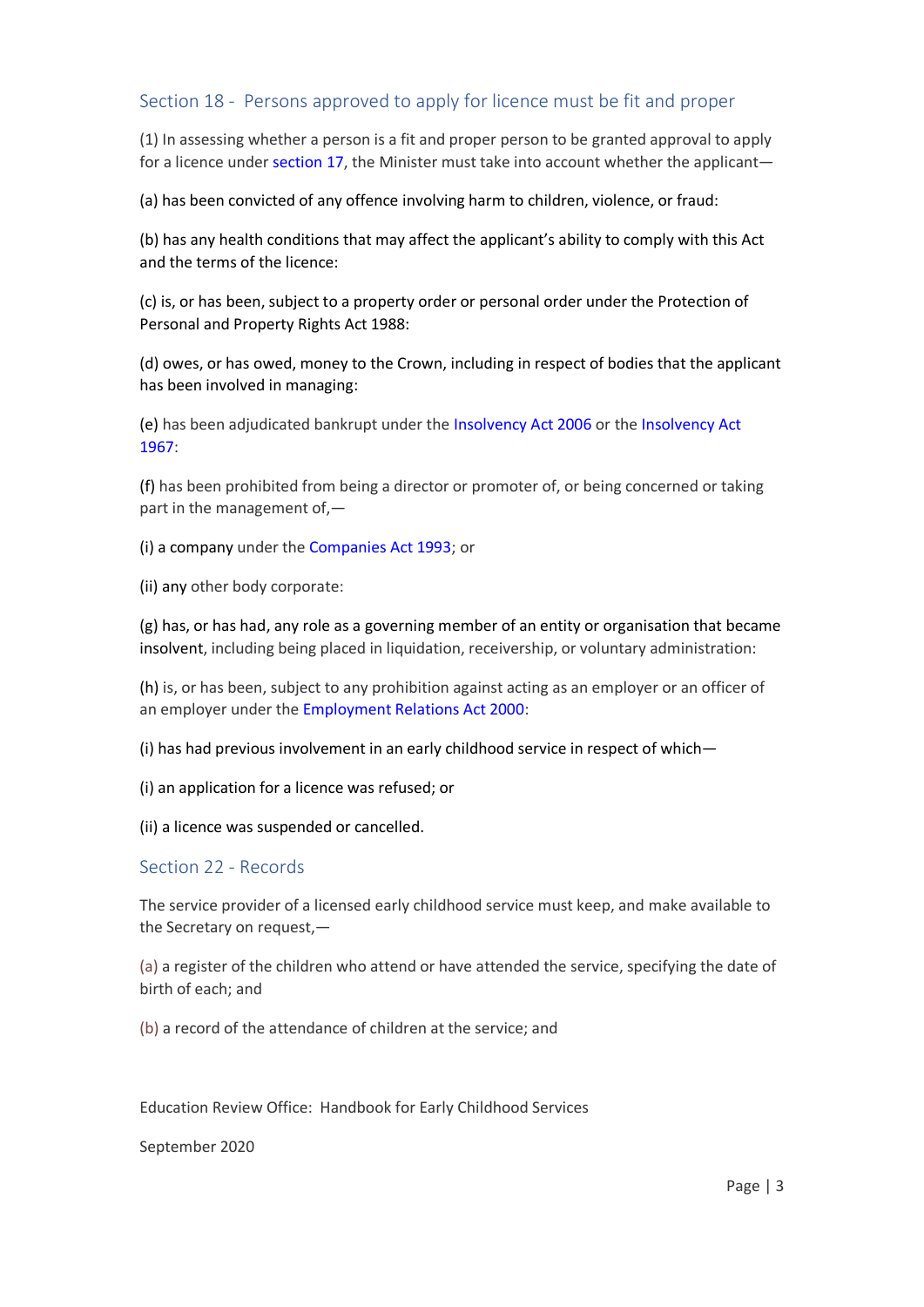(c) a record of all fees and other charges paid in respect of children's attendance at the service; and

(d) evidence that parents of children attending the service have regularly examined the attendance record; and

(e) any other records that are necessary to enable the service's performance to be monitored adequately

Section 23 - Curriculum frameworks

(1) The Minister may prescribe or change a curriculum framework for—

- (a) licensed early childhood services:
- (b) certified playgroups.

(2) The Minister may prescribe or change a curriculum framework only if the Minister has consulted with organisations that the Minister considers represent those likely to be substantially affected by the framework or change.

(3) As soon as practicable after prescribing or changing a curriculum framework, the Minister must give notice in the *Gazette*—

(a) stating that the framework has been prescribed or changed; and

(b) setting out the framework or change, or stating where a copy of the framework or change can be obtained.

(4) The notice may specify—

(a) different commencement dates for different provisions of the curriculum framework or for different purposes; and

(b) a transitional period during which service providers may elect to comply with another specified curriculum requirement.

(5) A service provider must implement any applicable curriculum framework in accordance with any regulations made unde[r section 636](http://www.legislation.govt.nz/act/public/2020/0038/latest/whole.html?search=ta_act_E_ac%40ainf%40anif_an%40bn%40rn_25_a&p=1#LMS171321) or [637.](http://www.legislation.govt.nz/act/public/2020/0038/latest/whole.html?search=ta_act_E_ac%40ainf%40anif_an%40bn%40rn_25_a&p=1#LMS171328)

## Section 24 - Prohibition on corporal punishment and seclusion in early childhood services

(1) A person must not—

(a) use force, by way of correction or punishment, toward a child enrolled at or attending an early childhood service; or

(b) seclude a child enrolled at or attending an early childhood service.

Education Review Office: Handbook for Early Childhood Services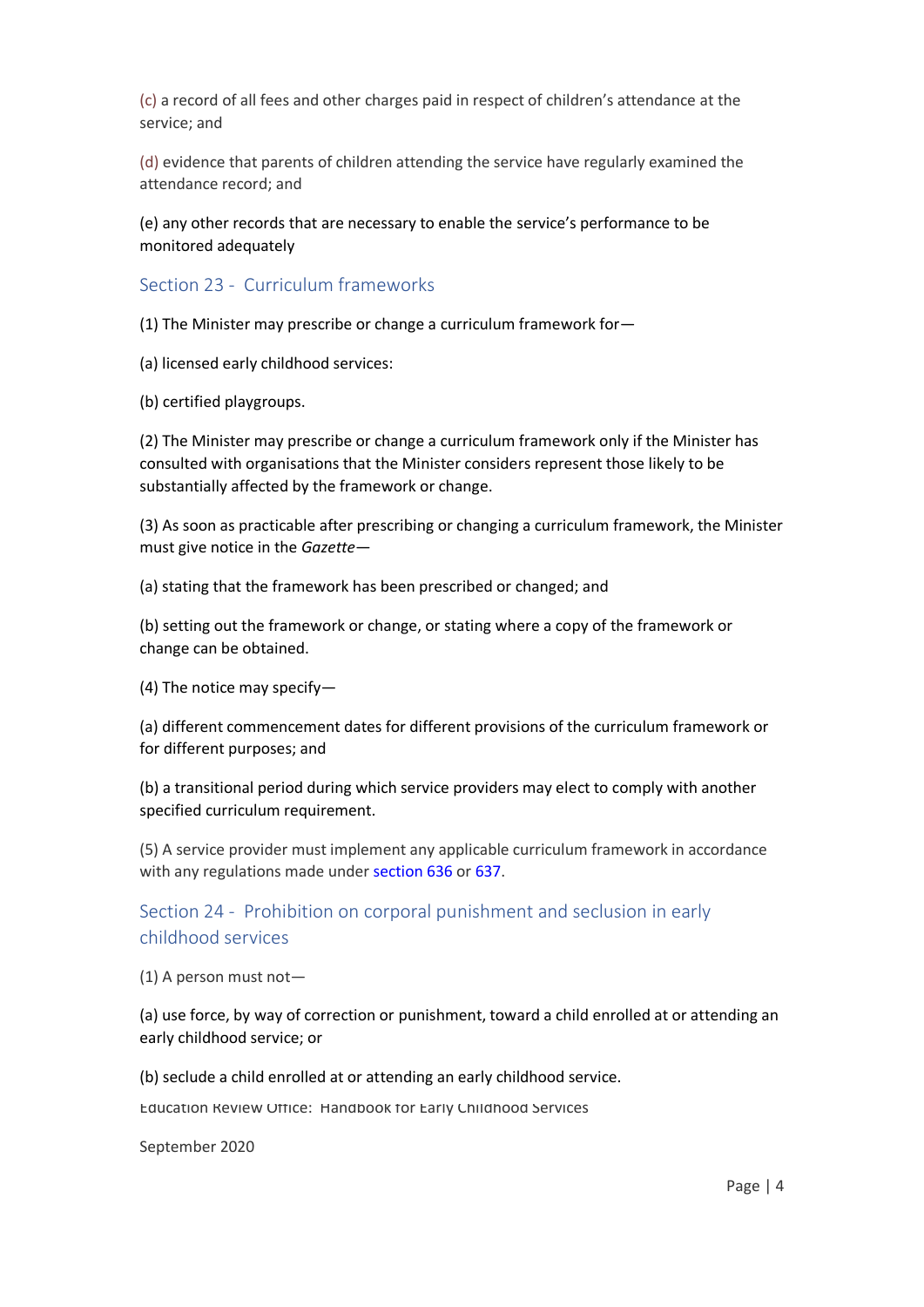(2) In this section, **person** means an individual who—

(a) is employed or engaged by a service provider of an early childhood service; or

(b) is supervising or controlling a child on behalf of a service provider of an early childhood service; or

(c) owns, manages, or controls an early childhood service.

## Section 25 - Police vetting in respect of early childhood services

A service provider of a licensed early childhood service must obtain Police vets of nonteaching and unregistered employees, contractors, and other adults in accordance with [Schedule 4.](http://www.legislation.govt.nz/act/public/2020/0038/latest/whole.html?search=ta_act_E_ac%40ainf%40anif_an%40bn%40rn_25_a&p=1#LMS176165)

## Education (Early Childhood Services) Regulations 2008 Regulation 3 – Interpretation

**early childhood service** has the same meaning as in [section 10\(1\)](http://www.legislation.govt.nz/regulation/public/2008/0204/latest/link.aspx?search=ta_regulation_E_rc%40rinf%40rnif_an%40bn%40rn_25_a&p=1&id=LMS171311#LMS171311) of the Act

**educator**, in relation to a licensed home-based education and care service, means the person who—

(a) provides education and care and comfort directly to children in his or her care; and

(b) attends to the health and safety of those children

**licensed hospital-based education and care service** has the same meaning as i[n section](http://www.legislation.govt.nz/regulation/public/2008/0204/latest/link.aspx?search=ta_regulation_E_rc%40rinf%40rnif_an%40bn%40rn_25_a&p=1&id=LMS171311#LMS171311)  [10\(1\)](http://www.legislation.govt.nz/regulation/public/2008/0204/latest/link.aspx?search=ta_regulation_E_rc%40rinf%40rnif_an%40bn%40rn_25_a&p=1&id=LMS171311#LMS171311) of the Act

**person responsible** means,—

(b) in relation to a licensed hospital-based education and care service, the person or persons who—

- (i) have primary responsibility for—
- (A) the education of children participating in the service; and
- (B) ensuring supervision of children in the activity room used as part of the service; and
- (ii) support the health and safety and care of the children

**service provider** has the same meaning as i[n section 10\(1\)](http://www.legislation.govt.nz/regulation/public/2008/0204/latest/link.aspx?search=ta_regulation_E_rc%40rinf%40rnif_an%40bn%40rn_25_a&p=1&id=LMS171311#LMS171311) of the Act

#### **[Licensing](http://www.legislation.govt.nz/regulation/public/2008/0204/latest/link.aspx?search=ta_regulation_E_rc%40rinf%40rnif_an%40bn%40rn_25_a&p=1&id=DLM1412557)**

Education Review Office: Handbook for Early Childhood Services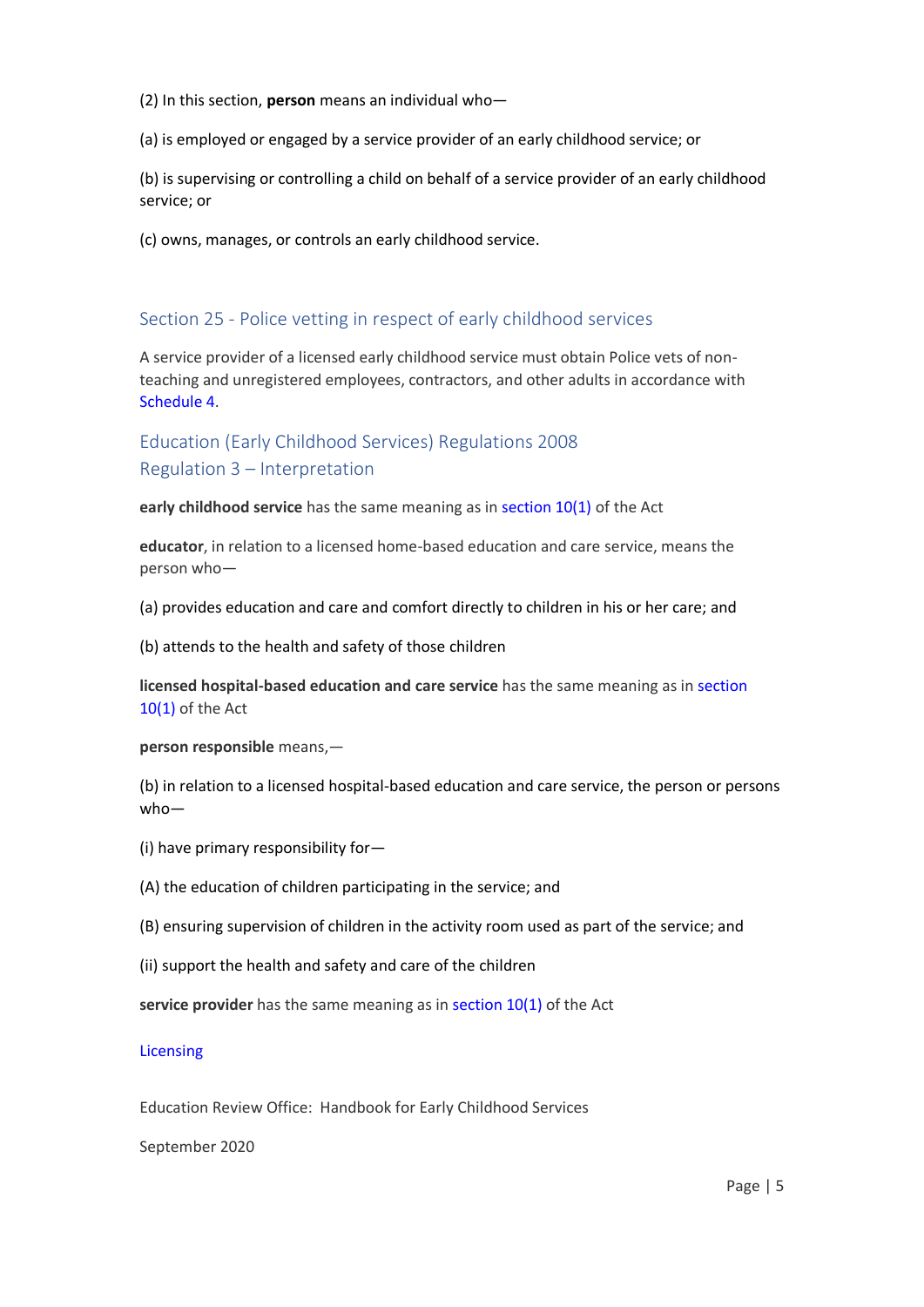- [5](http://www.legislation.govt.nz/regulation/public/2008/0204/latest/link.aspx?search=ta_regulation_E_rc%40rinf%40rnif_an%40bn%40rn_25_a&p=1&id=DLM1412558) [Applications for licences](http://www.legislation.govt.nz/regulation/public/2008/0204/latest/link.aspx?search=ta_regulation_E_rc%40rinf%40rnif_an%40bn%40rn_25_a&p=1&id=DLM1412558) [6](http://www.legislation.govt.nz/regulation/public/2008/0204/latest/link.aspx?search=ta_regulation_E_rc%40rinf%40rnif_an%40bn%40rn_25_a&p=1&id=DLM1412559) [What details must be included in applications](http://www.legislation.govt.nz/regulation/public/2008/0204/latest/link.aspx?search=ta_regulation_E_rc%40rinf%40rnif_an%40bn%40rn_25_a&p=1&id=DLM1412559) [7](http://www.legislation.govt.nz/regulation/public/2008/0204/latest/link.aspx?search=ta_regulation_E_rc%40rinf%40rnif_an%40bn%40rn_25_a&p=1&id=DLM1412561) [Applicant must make statutory declaration](http://www.legislation.govt.nz/regulation/public/2008/0204/latest/link.aspx?search=ta_regulation_E_rc%40rinf%40rnif_an%40bn%40rn_25_a&p=1&id=DLM1412561)
- [8](http://www.legislation.govt.nz/regulation/public/2008/0204/latest/link.aspx?search=ta_regulation_E_rc%40rinf%40rnif_an%40bn%40rn_25_a&p=1&id=DLM1412562) [Fit and proper persons](http://www.legislation.govt.nz/regulation/public/2008/0204/latest/link.aspx?search=ta_regulation_E_rc%40rinf%40rnif_an%40bn%40rn_25_a&p=1&id=DLM1412562)

Regulation 9A - Additional requirement where application relates to hospitalbased education and care service

Every application for a licence to operate a hospital-based education and care service must be accompanied by evidence satisfactory to the Secretary that the hospital-based education and care service complies with the requirements o[f regulation 20A](http://www.legislation.govt.nz/regulation/public/2008/0204/latest/whole.html?search=ta_regulation_E_rc%40rinf%40rnif_an%40bn%40rn_25_a&p=1#DLM3902707) (which relates to premises).

## Regulation 20A - Requirements for premises of centre and hospital-based education and care service

(1) Before granting any licence for a centre or hospital-based education and care service, the Secretary must be satisfied that the premises comply with this regulation.

(2) The premises must—

(a) be situated on a single site; and

(b) be for the exclusive use of the centre or the hospital-based education and care service.

(3) If the premises comprise 2 or more components,—

(a) each component must be immediately adjacent and connected to at least 1 other component; and

(b) children must have safe access to each component.

(4) In this regulation,—

**component** means any land or building that forms part of the premises

**premises** means the premises from which the the hospital-based education and care service will be provided

## Regulation 21 - Kinds of licence

Every licence must be—

(a) a licence to operate a centre; or

Education Review Office: Handbook for Early Childhood Services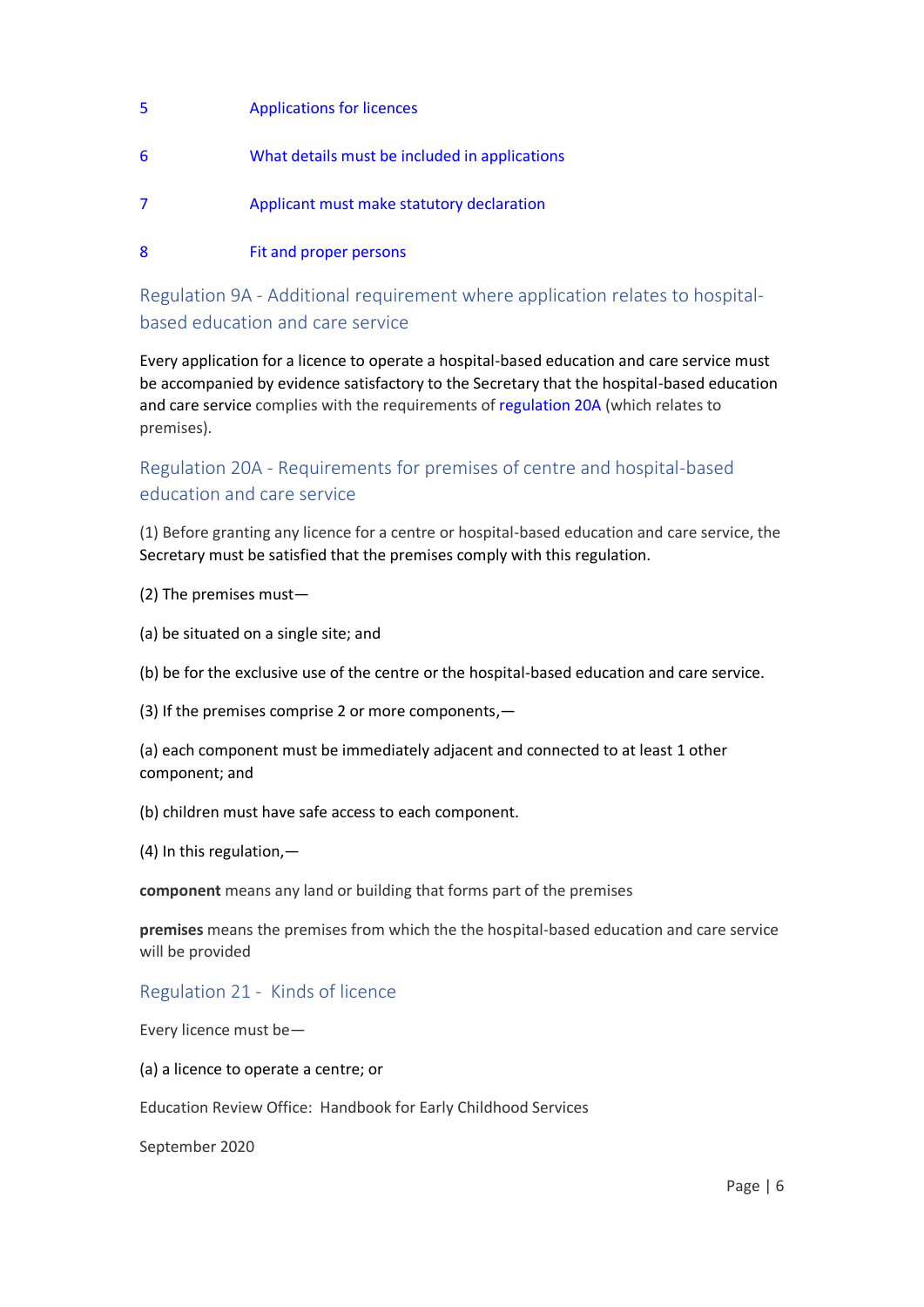(b) a licence to provide a home-based education and care service; or

(c) a licence to provide a hospital-based education and care service.

Regulation 22A - Limitations for centres and hospital-based services providing services for children under 2 years

(1) This regulation applies in respect of—

- (a) early childhood education and care centres; and
- (b) hospital-based education and care services.

(2) No more than 25 children under 2 years may attend any centre or hospital-based education and care service at the same time without the Secretary's approval (which may be given under subclause (3)).

(3) The Secretary may approve up to 75 children under 2 years to attend any centre or hospital-based education and care service at the same time if—

(a) the centre or hospital-based education and care service is providing or intends to provide its services exclusively for children under 2 years; and

(b) the Secretary is satisfied that all the children will be adequately cared for; and

(c) the Secretary is satisfied that the centre or hospital-based education and care service is able to maintain a ratio of 1 adult to every 5 children (as indicated i[n Schedule 2\)](http://www.legislation.govt.nz/regulation/public/2008/0204/latest/whole.html?search=ta_regulation_E_rc%40rinf%40rnif_an%40bn%40rn_25_a&p=1#DLM1412637) with the increased number of children.

Regulation 23 - Limitation on mixed ages in centres and hospital-based services

(1) This regulation applies in respect of—

- (a) early childhood education and care centres; and
- (b) hospital-based education and care services.

(2) If children aged under 2 years and 2 years or over attend the same centre or participate in the same hospital-based education and care service, no more than 50 children may attend at the same time without the Secretary's approval.

(3) The Secretary may approve, for any centre or hospital-based education and care service intending to have a mixture of children aged under 2 years and 2 years or over, a maximum roll of 150 if—

(a) the number of children under 2 years who will be attending does not exceed 75; and

Education Review Office: Handbook for Early Childhood Services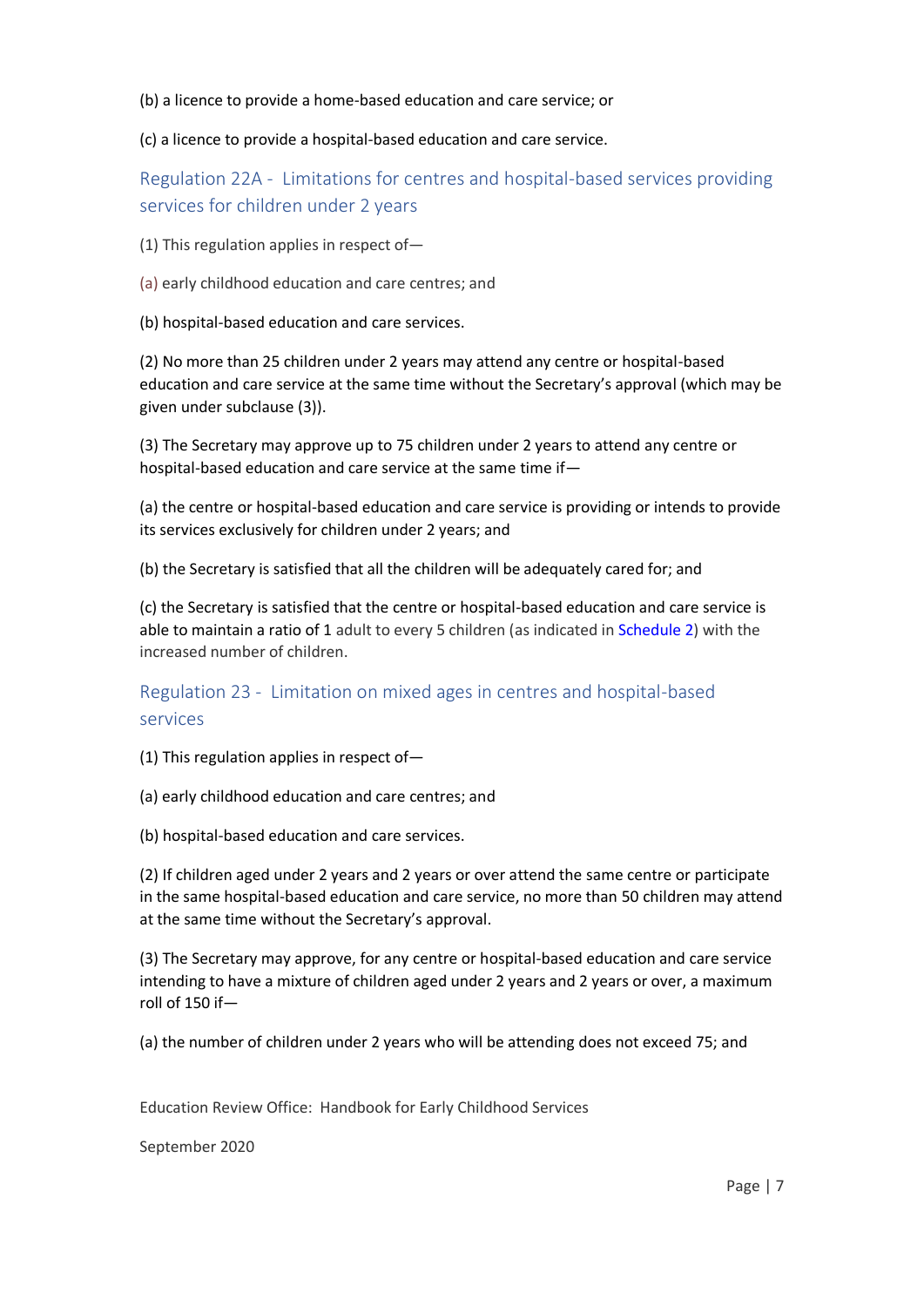(b) the Secretary is satisfied that the service will be organised in a way that—

(i) ensures all the children will be adequately cared for; and

(ii) reflects the different needs of the children attending.

(4) The Secretary may at any time, by notice in writing to the service provider, withdraw or amend an approval given under subclause (3) if satisfied that it is necessary to do so to ensure that all children will be adequately cared for.

(5) A notice issued under subclause (4) comes into force on a date specified in the notice (being a date that is at least 21 days after the notice is given).

### Regulation 24 - Issue of licences

(1) Subject to subclause (2) and [regulations 26,](http://www.legislation.govt.nz/regulation/public/2008/0204/latest/whole.html?search=ta_regulation_E_rc%40rinf%40rnif_an%40bn%40rn_25_a&p=1#DLM1412587) [27,](http://www.legislation.govt.nz/regulation/public/2008/0204/latest/whole.html?search=ta_regulation_E_rc%40rinf%40rnif_an%40bn%40rn_25_a&p=1#DLM1412588) and [28,](http://www.legislation.govt.nz/regulation/public/2008/0204/latest/whole.html?search=ta_regulation_E_rc%40rinf%40rnif_an%40bn%40rn_25_a&p=1#DLM1412589) licences may be in any form the Secretary thinks fit.

(2) Every licence must state—

(a) the full name of the service provider operating the early childhood service for which the licence is issued and the name of the service:

(b) the full name of the contact person:

(c) if it is a probationary licence, the fact that it is a probationary licence and its expiry date:

(d) if it is a provisional licence, the fact that it is a provisional licence, and the conditions that must be satisfied, and the dates by which they must be satisfied, before a full licence or probationary licence, as the case requires, may be returned:

(e) if it is a full licence, the fact that it is a full licence:

(f) if it is a transitional licence, the fact that it is a transitional licence, the conditions of the licence, and the date of its expiry:

(g) if it is a temporary relocation licence, the fact that it is a temporary relocation licence, the conditions of the licence, and the date of its expiry:

(h) whether the licence has been granted for a centre, home-based education and care service, or hospital-based education and care service:

(i) the maximum numbers of children in respect of which the service is to operate:

(j) the date of issue of the licence:

(k) any special conditions of the licence.

Education Review Office: Handbook for Early Childhood Services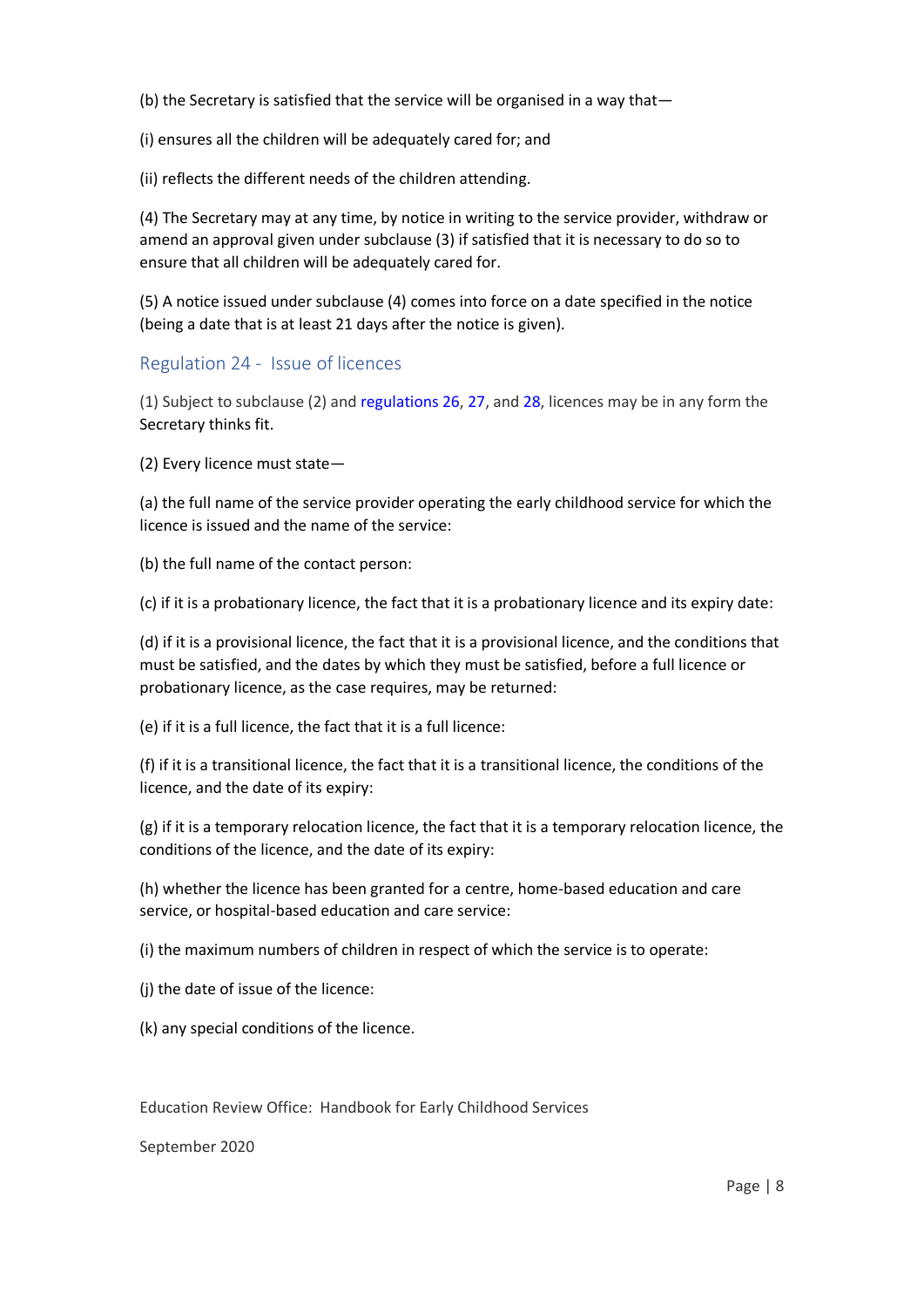Regulation 27 Additional requirements relating to licences for hospital-based education and care service

(1) Every licence for a hospital-based education and care service must state—

(a) the hospital for which the licence is granted:

(b) the hours and days of intended operation:

(c) whether it is an all-day, sessional, or mixed licence:

(d) the maximum number of children who may attend the service at any one time, which may not exceed—

(i) 150, if all the children who may attend the service at any one time are 2 years or over:

(ii) 25, if all the children who may attend the service at any one time are under 2 years, unless a higher maximum number (not exceeding 75) is authorised by the Secretary under [regulation 22A\(3\):](http://www.legislation.govt.nz/regulation/public/2008/0204/latest/whole.html?search=ta_regulation_E_rc%40rinf%40rnif_an%40bn%40rn_25_a&p=1#DLM3902717)

(iii) 50, if children of mixed ages may attend the service at any one time, unless a higher maximum number (not exceeding 150) is authorised by the Secretary under [regulation](http://www.legislation.govt.nz/regulation/public/2008/0204/latest/whole.html?search=ta_regulation_E_rc%40rinf%40rnif_an%40bn%40rn_25_a&p=1#DLM1412584)  [23\(3\):](http://www.legislation.govt.nz/regulation/public/2008/0204/latest/whole.html?search=ta_regulation_E_rc%40rinf%40rnif_an%40bn%40rn_25_a&p=1#DLM1412584)

(e) that—

(i) no children under 2 years may attend the service; or

(ii) no children 2 years or over may attend the service; or

(iii) children of mixed ages may attend the service.

(2) Every licence for a hospital-based education and care service relates only to the licensed service provider named in the licence and to the hospital for which it has been issued.

(3) Nothing in subclause  $(1)(d)$  and (e) limits or affects the power of the Secretary to attach to a licence (under [regulation 22\(5\)\)](http://www.legislation.govt.nz/regulation/public/2008/0204/latest/whole.html?search=ta_regulation_E_rc%40rinf%40rnif_an%40bn%40rn_25_a&p=1#DLM1412583) conditions relating to the maximum numbers of children or of children of particular ages who may participate in the service at any one time.

(4) The service provider for a licensed hospital-based education and care service must ensure that at all times the numbers and ages of children comply with—

(a) the maximum numbers stated in the services's licence under subclause  $(1)(d)$  and  $(e)$ ; and

(b) any relevant special conditions attached to the licence under [regulation 22\(5\).](http://www.legislation.govt.nz/regulation/public/2008/0204/latest/whole.html?search=ta_regulation_E_rc%40rinf%40rnif_an%40bn%40rn_25_a&p=1#DLM1412583)

Education Review Office: Handbook for Early Childhood Services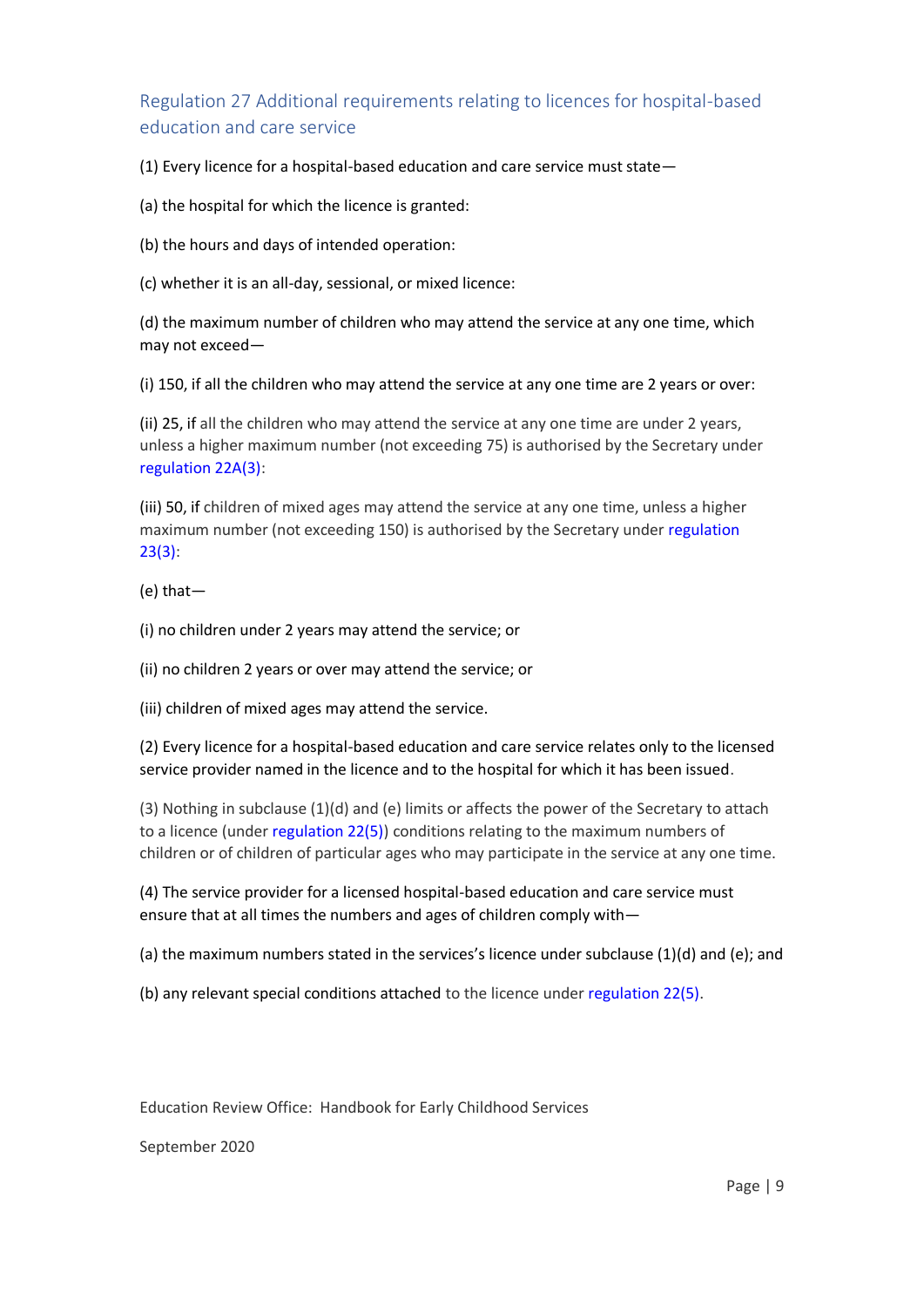## Regulation 29 - Effect of licence

(1) The holder of a licence issued under these regulations is the service provider (whether or not the application is made by the service provider in person or another person or persons on behalf of the service provider).

(2) A licence to operate a centre or to provide hospital-based education and care is a licence that applies in respect of the premises or hospital identified in the licence.

(3) A licence to provide home-based education and care—

(a) must authorise the provision of education and care at 1 or more premises; but

(b) need not identify any particular premises at which the education and care is to be provided

## Regulation 54 - Miscellaneous variations to operation of minimum standards

(1) A licensed hospital-based education and care service is,—

(a) in relation to any matter covered by requirements in the [Health and Disability Services](http://www.legislation.govt.nz/regulation/public/2008/0204/latest/link.aspx?search=ta_regulation_E_rc%40rinf%40rnif_an%40bn%40rn_25_a&p=1&id=DLM119974)  [\(Safety\) Act 2001](http://www.legislation.govt.nz/regulation/public/2008/0204/latest/link.aspx?search=ta_regulation_E_rc%40rinf%40rnif_an%40bn%40rn_25_a&p=1&id=DLM119974) (the **HDSS Act**) or standards made under or referred to in that Act that are also covered by the requirements of standards imposed by these regulations, deemed to comply with the standards imposed by these regulations if the service complies with—

(i) the requirements of the HDSS Act; and

(ii) any standards made under or referred to in that Act; but

(b) required to comply with standards imposed by these regulations to the extent that they deal with matters not covered in the HDSS Act and any standards made under or referred to in that Act.

(2) The Secretary may direct a service provider to staff a service otherwise than in accordance with regulation  $44(1)(b)$  and [Schedule 2](http://www.legislation.govt.nz/regulation/public/2008/0204/latest/whole.html?search=ta_regulation_E_rc%40rinf%40rnif_an%40bn%40rn_25_a&p=1#DLM1412637) by increasing the level or kind of staffing required beyond that required by Schedule 2 if the Secretary considers it necessary to do so, having regard to—

(a) the needs and ages of the children; and

(b) the design and construction of the premises where the service operates.

(3) The Secretary may direct that the outdoor area requirements that apply to a centre under [regulation 45\(1\)\(b\)](http://www.legislation.govt.nz/regulation/public/2008/0204/latest/whole.html?search=ta_regulation_E_rc%40rinf%40rnif_an%40bn%40rn_25_a&p=1#DLM1412618) and [Schedule 4](http://www.legislation.govt.nz/regulation/public/2008/0204/latest/whole.html?search=ta_regulation_E_rc%40rinf%40rnif_an%40bn%40rn_25_a&p=1#DLM1412645) be relaxed in a manner and to an extent specified by the Secretary, or dispensed with, if no child attends the centre for more than 2 hours on any one day.

Education Review Office: Handbook for Early Childhood Services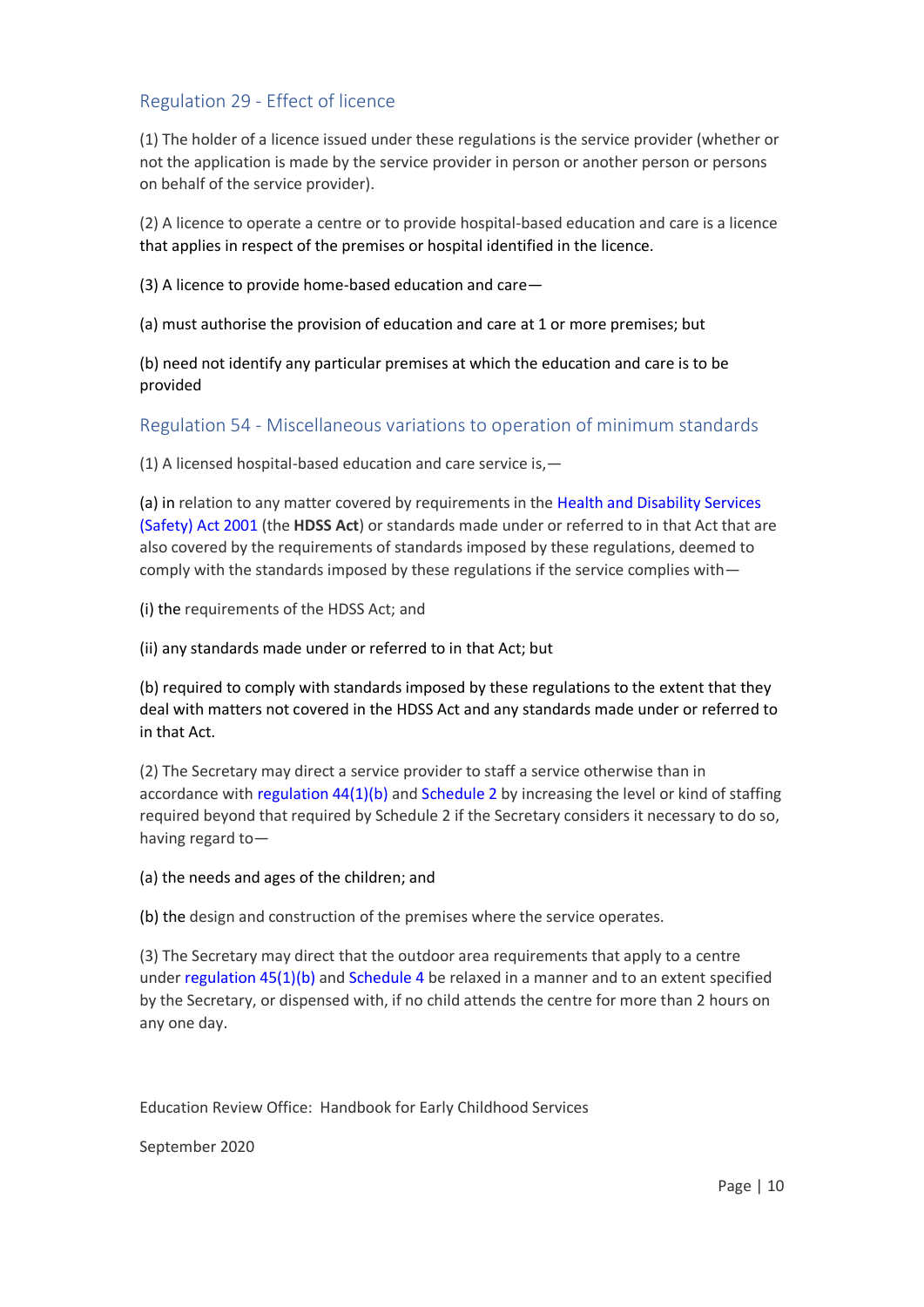(4) The service provider of a licensed home-based education and care service must ensure that—

(a) no more than 2 children aged under 2 years receive education and care, as part of the service, in the same home at the same time, unless they are siblings; and

(b) if more than 3 siblings aged under 2 years are receiving education and care, in the same home at the same time, there are 2 educators present.

(5) If there is any inconsistency between this regulation and any of [regulations 41 to 47,](http://www.legislation.govt.nz/regulation/public/2008/0204/latest/whole.html?search=ta_regulation_E_rc%40rinf%40rnif_an%40bn%40rn_25_a&p=1#DLM1412606) this regulation prevails.

## Regulation 56 - Ill-treatment of children

(1) In order to ensure that the standards set out in this Part are complied with, the service provider of a licensed service and any educator who provides education and care for a licensed home-based education and care service must comply with subclause (2) if the service provider or educator has reasonable grounds to believe that a person employed or engaged in the service, or any other person,—

(a) has physically ill-treated or abused a child or committed a crime against children; or

(b) in guiding or controlling a child, has subjected the child to solitary confinement, immobilisation, or deprivation of food, drink, warmth, shelter, or protection.

(2) The service provider and the educator must ensure that—

(a) the person is excluded from coming into contact with the children participating in the service or, as the case requires, the children being educated by the educator; and

(b) if satisfied that it is necessary to do so to ensure that no child is ill-treated, ensure that the person is excluded from the service and does not enter or remain in any premises where the service is provided while it is being provided, or as the case requires, is excluded from the home and does not enter it or remain in it while the educator is providing education and care.

### Regulation 57 - Health and safety of children

(1) In order to ensure that the standards set out in this Part are complied with, the service provider of a licensed service and any educator who provides education and care for a licensed home-based education and care service must comply with subclause (2), if the service provider or educator has reasonable grounds to believe that a person employed or engaged in the service, or any other person,—

(a) is in a state of physical or mental health that presents any risk of danger to children; or

(b) has an infectious or contagious disease or condition.

Education Review Office: Handbook for Early Childhood Services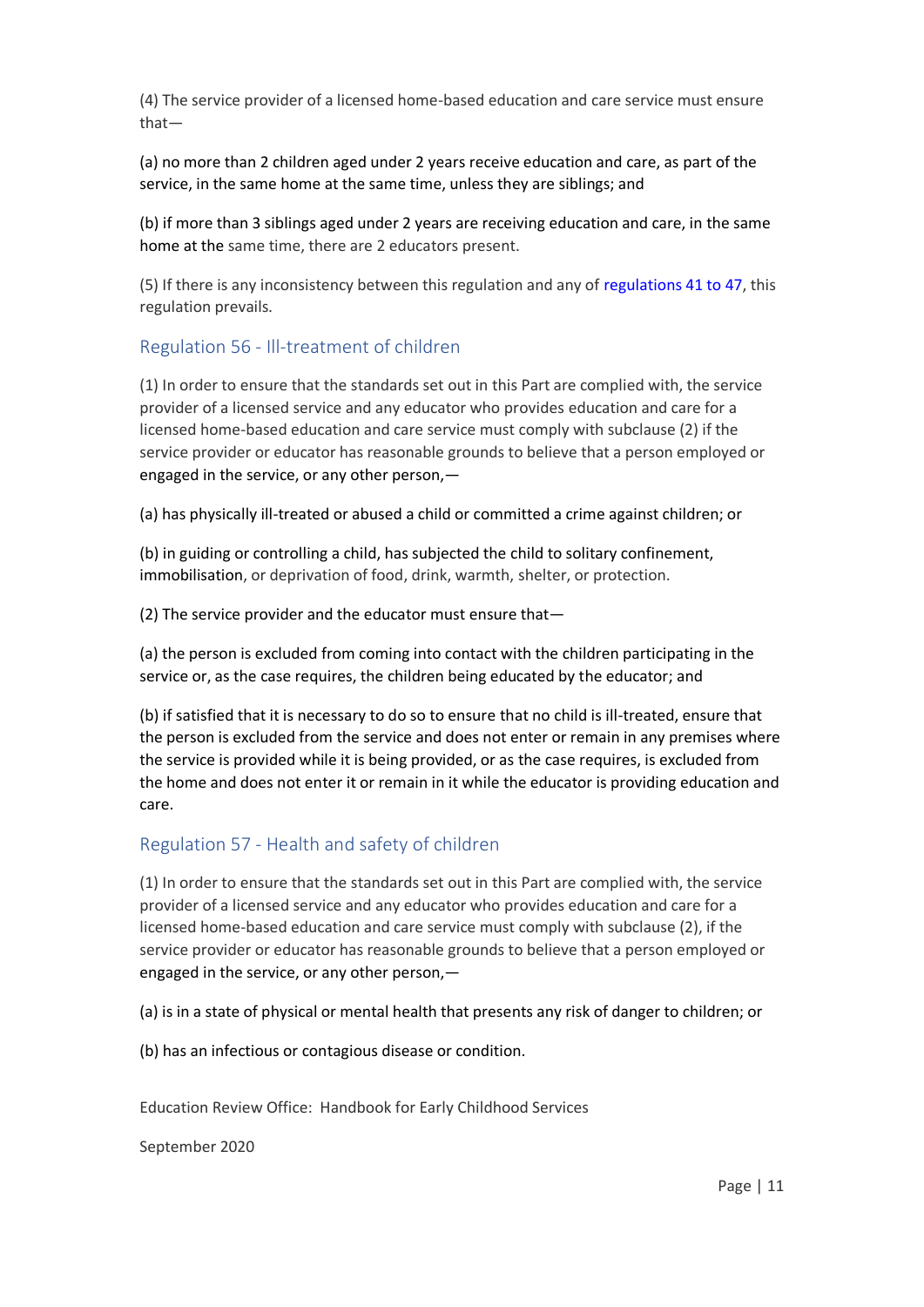(2) The service provider and the educator must ensure that—

(a) the person is excluded from coming into contact with the children participating in the service or, as the case requires, the children being educated by the educator; and

(b) if satisfied that it is necessary to do so to ensure that no child becomes ill, ensure that the person is excluded from the service and does not enter or remain in any premises where the service is provided while it is being provided or, as the case requires, is excluded from the home and does not enter it or remain in it while the educator is providing education and care.

(3) This regulation does not apply in respect of a licensed hospital-based education and care service to which the [Health and Disability Services \(Safety\) Act 2001](http://www.legislation.govt.nz/regulation/public/2008/0204/latest/link.aspx?search=ta_regulation_E_rc%40rinf%40rnif_an%40bn%40rn_25_a&p=1&id=DLM119974) applies.

Vulnerable Children Act 2014 – refer H4 of Handbook

Food safety for ECE services – refer H5 of Handbook

Education Review Office: Handbook for Early Childhood Services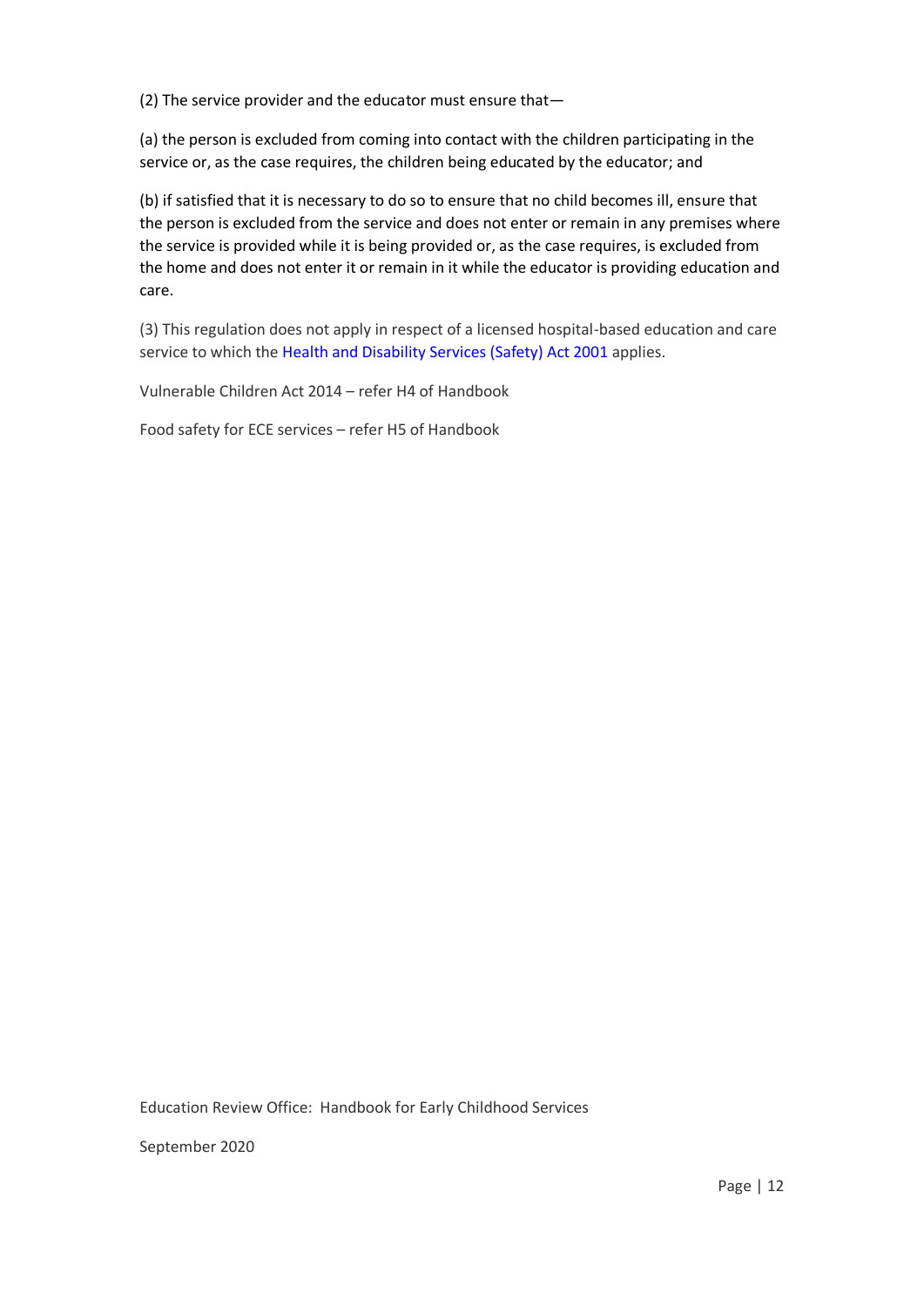## J2 LICENSING CRITERIA

# J2.1 LICENSING CRITERIA FOR HOSPITAL-BASED EDUCATION AND CARE **SERVICES**

*SOURCE: Licensing Criteria for Hospital-based Education and Care Services 2008 [Ministry of Education publication]<sup>1</sup>*

PURSUANT to regulation 41 of the Education (Early Childhood Services) Regulations 2008, the Minister of Education prescribes the following criteria.

1 **Title and commencement** – these criteria may be cited as the Licensing Criteria for Hospital-based Education and Care Services 2008.

These criteria came into force on 1 December 2008. Since then, there have been 5 sets of amendments. These took place on 28 August 2009, 21 July 2011, 21 May 2015, 26 February 2016 and 27 May 2016

- 2 **Application** these criteria apply to all Hospital-based Education and Care services licensed under the Education (Early Childhood Services) Regulations 2008.
- 3 Explanatory information in these criteria:
- (a) a copy of the minimum standard in each regulation is set out, followed by the criteria against which compliance will be assessed; and
- (b) any specific documentation requirements to demonstrate compliance with a criterion are set out below the relevant criterion.
	- 4 **Interpretation –** for the purpose of these criteria, unless the context indicates otherwise:
		- (a) *adults providing education and care* means hospital play specialists kaiako, teachers, supervisors, parent helpers, kaiawhina, fa'iaoga, or other adults who have a designated role of providing education and care to children at a service and are included in required adult:child ratios;
		- (b) *assessment* means the process of noticing children's learning, recognising its significance, and responding in ways that foster further learning. It includes documenting some, but not necessarily all, of what and how children are learning in order to inform teaching, and make learning visible;

Education Review Office: Handbook for Early Childhood Services

September 2020

-

<sup>&</sup>lt;sup>1</sup> [Licensing criteria for hospital-based education and care services 2008](https://www.education.govt.nz/early-childhood/licensing-and-regulations/the-regulatory-framework-for-ece/licensing-criteria/hospital-based-ece-services/)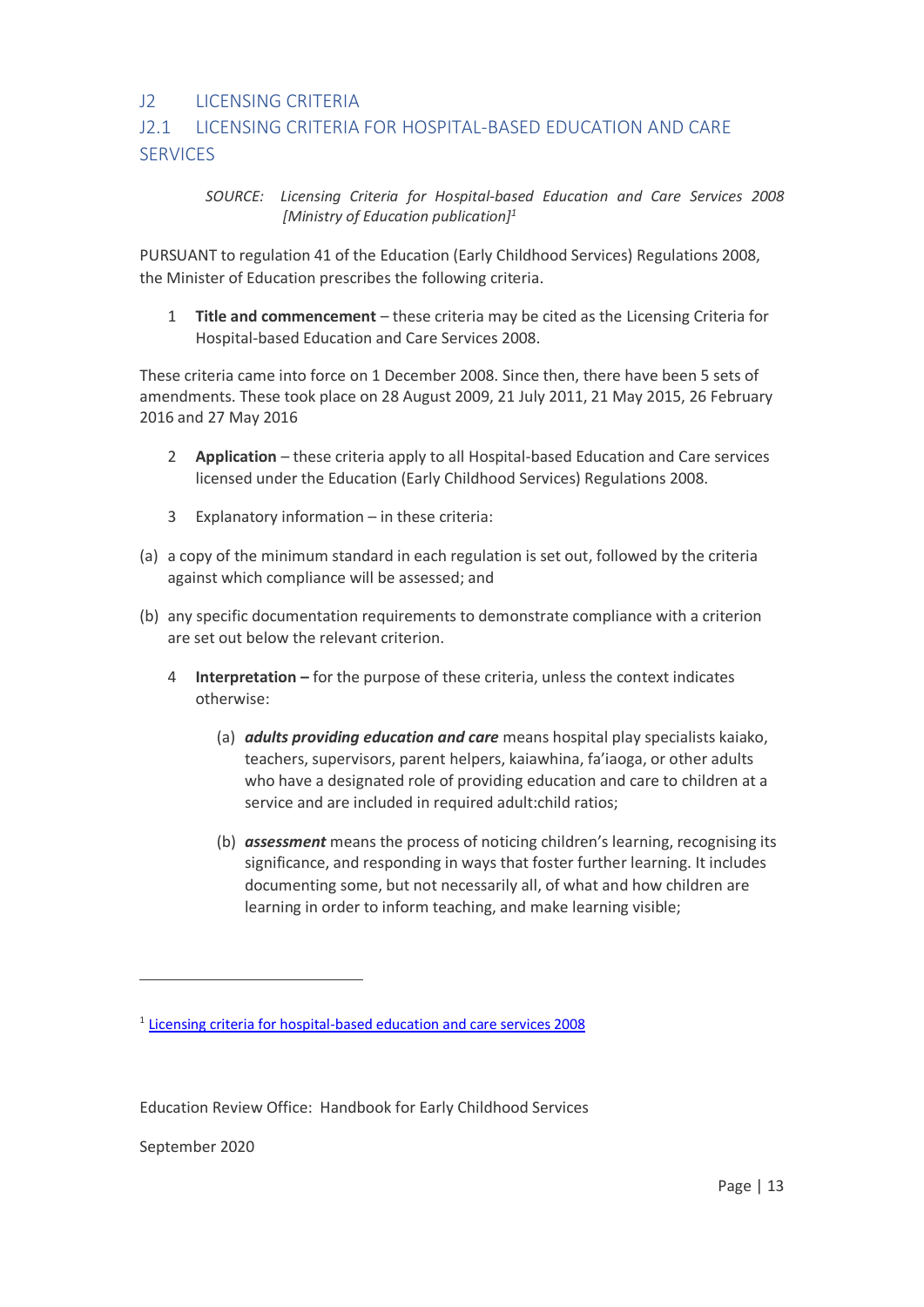- (c) *culture* means the understandings, patterns of behaviour, practices, and values shared by a group of people;
- (d) *ECE* means early childhood education;
- (e) excursion means
	- i. being outside the hospital whilst receiving education and care from the service; but
	- ii. does not include an outing for the purposes of emergency evacuations, drills or the receipt of urgent medical attention;
- (f) *parent* means
	- i. the person (or people) responsible for having the role of providing day to day care for the child; and
	- ii. may include a biological or adoptive parent, step parent, partner of a parent of a child, legal guardian or member of the child's family, whānau or other culturally recognised family group.
- (g) *philosophy* means a statement that
	- i. outlines the fundamental beliefs, values and ideals that are important to the people involved in the service – management, adults providing education and care, parents, families/whānau, and perhaps the wider community; and
	- ii. identifies what is special about the service; and
	- iii. is intended to be the basis for decisions about the way the service is managed and about its direction in the future;
- (h) *policy* means a statement intended to influence and determine decisions, actions, and other matters;
- (i) *premises* means the parts of the hospital where children participating in the service receive early childhood education and care;
- (j) *procedure* means a particular and established way of doing something;
- (k) *process* means a goal-directed, interrelated series of actions, events, procedures, or steps;
- (l) *records* means information or data on a particular subject collected and preserved;

Education Review Office: Handbook for Early Childhood Services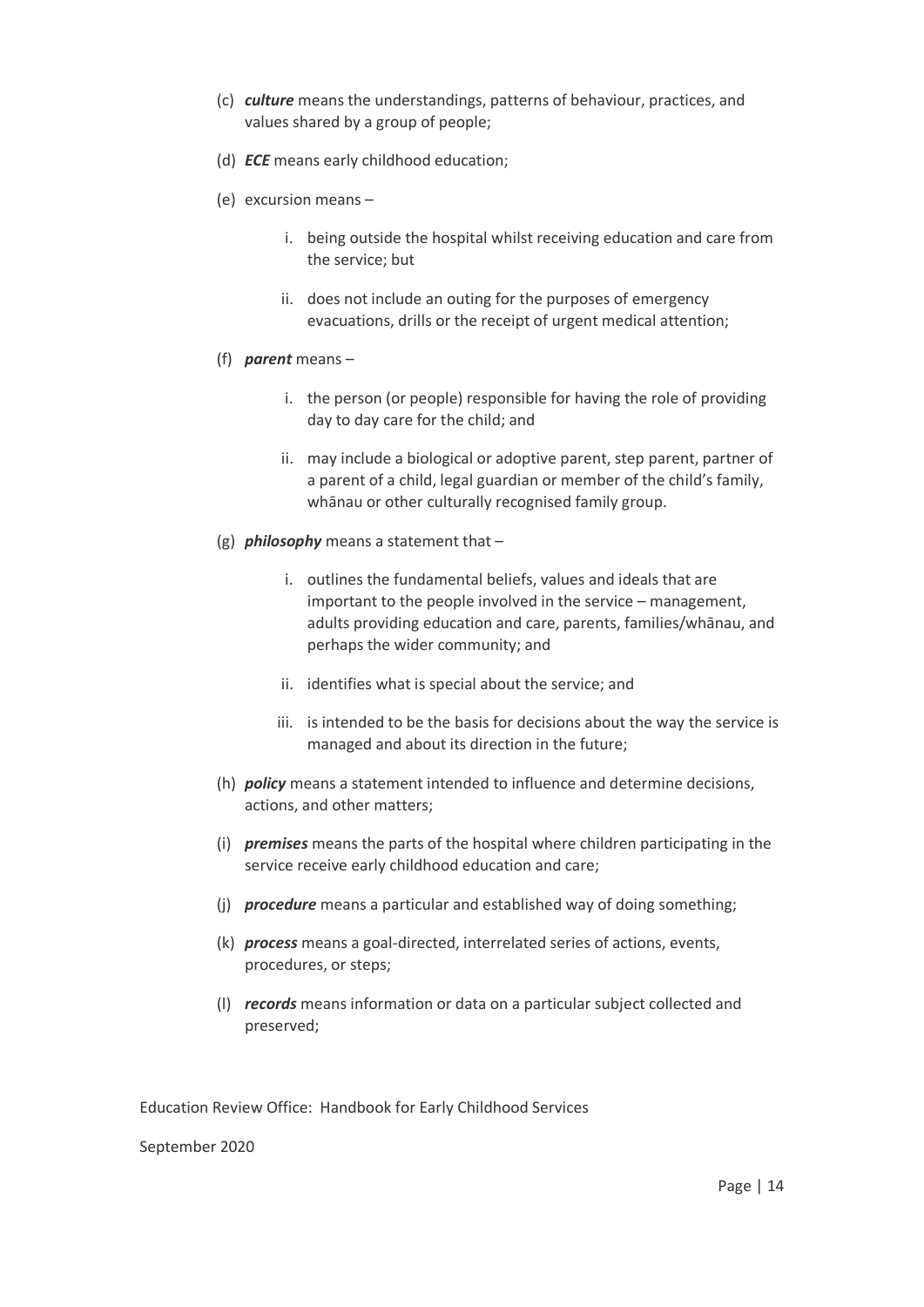- (m) *regulation* means a regulation under the Education (Early Childhood Services) Regulations 2008;
- (n) *required adult:child ratio* means the adult:child ratio with which the service provider is required to comply under regulation 44(1)(b) or any direction by the Secretary under regulation 54(2);
- (o) *service* means a hospital-based education and care service;
- (p) *service curriculum* means all of the experiences, interactions, activities and events – both direct and indirect, planned and spontaneous – that happen at the service. Teaching practices including planning, assessment, and evaluation form part of the service curriculum; and
- (q) *service provider* means the body, agency, or person who or that operates the hospital-based education and care service.

## 5 Purpose of criteria

(1) The criteria are to be used by the Secretary of Education to assess compliance with the minimum standards set out under regulations 43 and 45 to 47 of the Education (Early Childhood Services) Regulations 2008.

(2) Regulations 43 and 45 to 47 impose minimum standards that each licensed service provider is required to comply with and are set out in these criteria so that readers can see how the regulations and criteria fit together.

### CURRICULUM

### Regulation 43 – Curriculum standard: general

- 1) The curriculum standard: general is the standard that requires every licensed service provider to whom this regulation applies to—
	- (a) Plan, implement, and evaluate a curriculum that is designed to enhance children's learning and development through the provision of learning experiences and that is consistent with any curriculum framework prescribed by the Minister that applies to the service; and that—
		- (i) Responds to the learning interests, strengths, and capabilities of enrolled children; and
		- (ii) Provides a positive learning environment for those children; and
		- (iii) Reflects an understanding of learning and development that is consistent with current research, theory, and practices in early childhood education; and

Education Review Office: Handbook for Early Childhood Services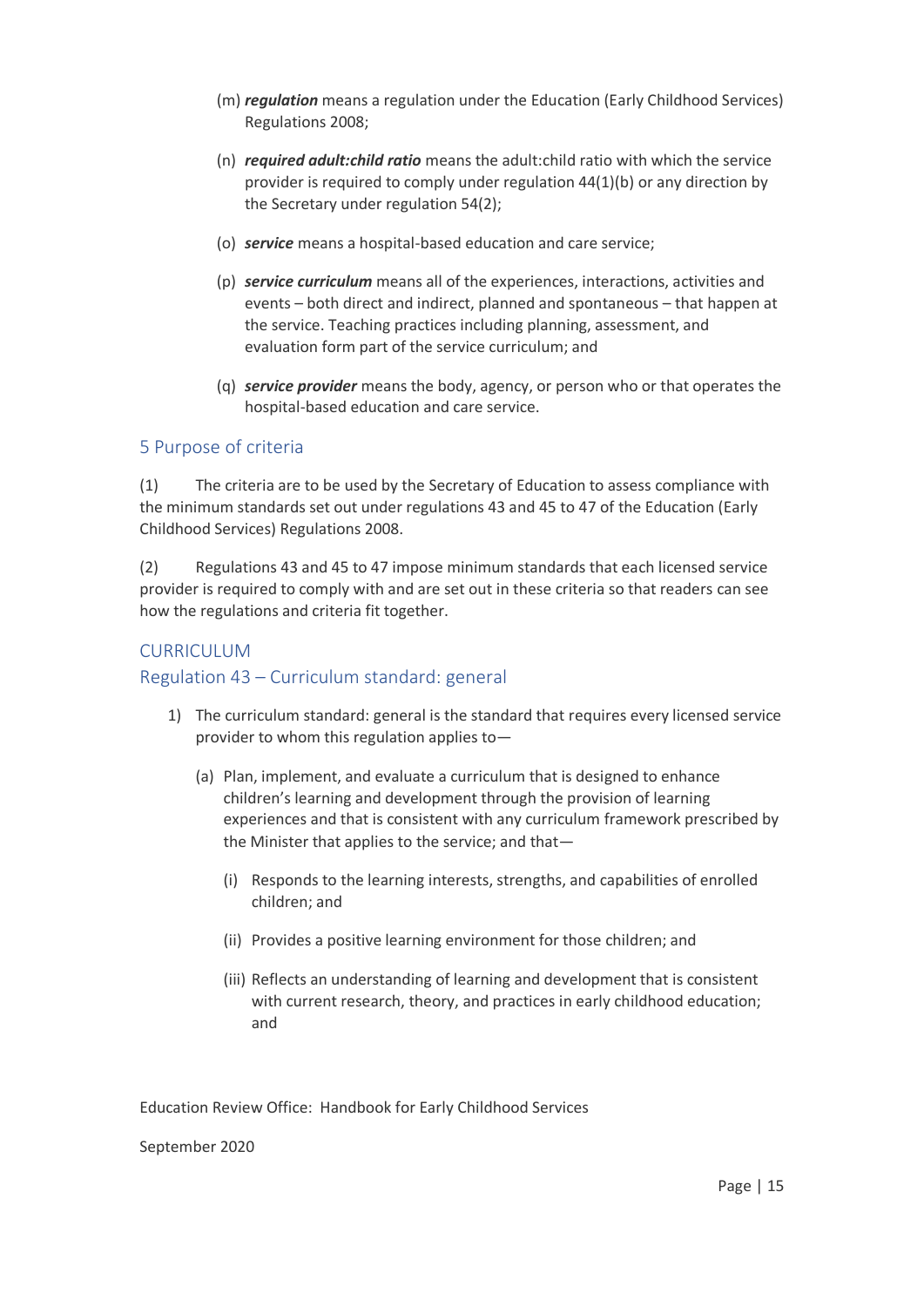- (iv) Encourages children to be confident in their own culture and develop an understanding, and respect for, other cultures; and
- (v) Acknowledges and reflects the unique place of Māori as tangata whenua; and
- (vi) Respects and acknowledges the aspirations of parents, family and whānau; and
- (b) Make all reasonable efforts to ensure that the service provider collaborates with the parents and, where appropriate, the family or whānau of the enrolled children in relation to the learning and development of, and decision making about, those children; and
- (c) Obtain information and guidance from agencies with expertise in early childhood learning and development, to the extent necessary, to—
	- (i) Support the learning and development of enrolled children; and
	- (ii) Work effectively with parents and, where appropriate, family or whānau.
- 2) Each licensed service provider to whom this regulation applies must comply with the curriculum standard: general.

Education Review Office: Handbook for Early Childhood Services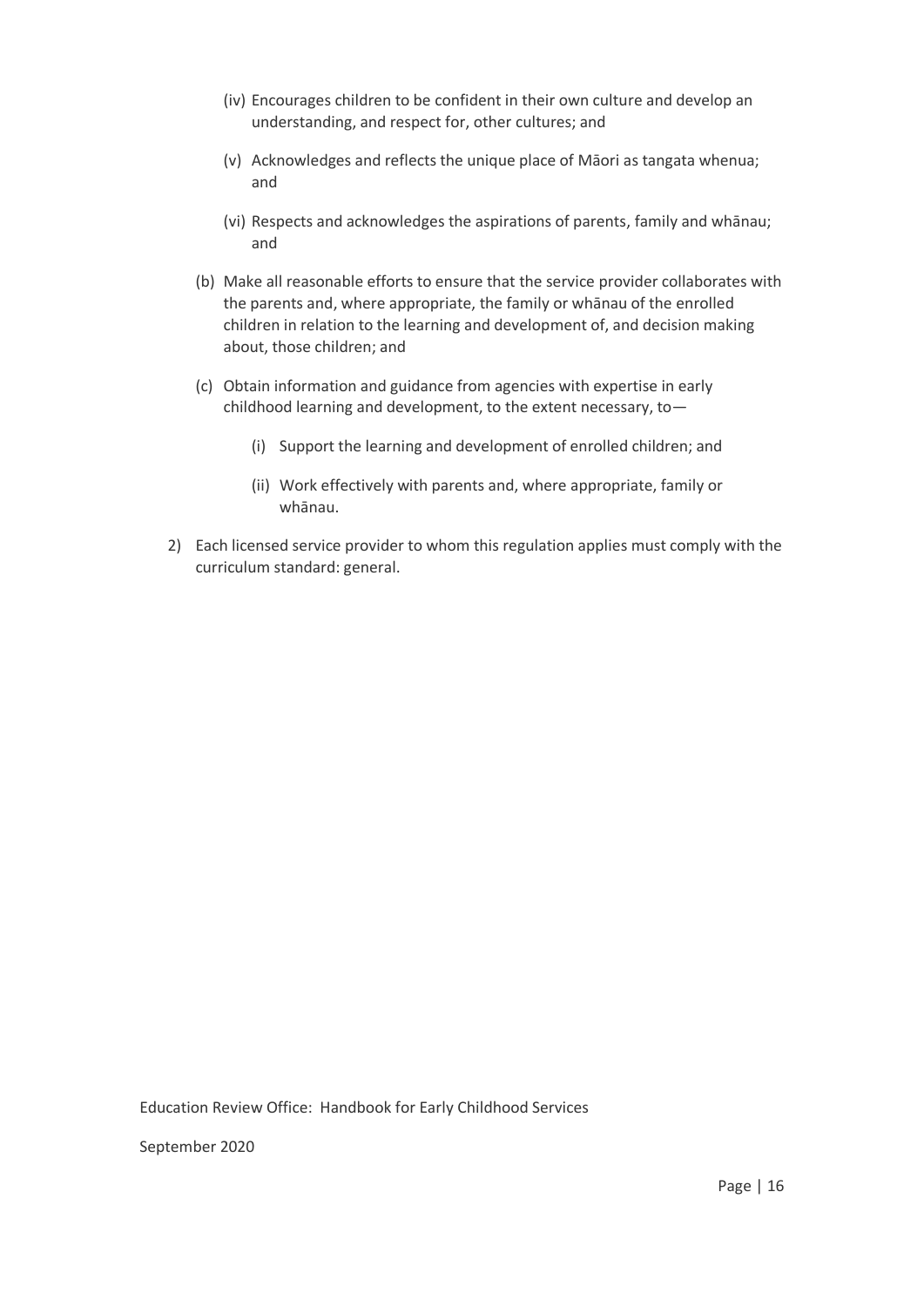# 6 Criteria to assess Curriculum standard Professional practice

**C1** The service curriculum is consistent with any prescribed curriculum framework that applies to the service.

**C2** The service curriculum is informed by assessment, planning, and evaluation (documented and undocumented) that demonstrates an understanding of children's learning, their interests, whānau, and life contexts.

**C3** Adults providing education and care engage in meaningful, positive interactions to enhance children's learning and nurture reciprocal relationships.

**C4** The practices of adults providing education and care demonstrate an understanding of children's learning and development, and knowledge of relevant theories and practice in early childhood education.

## Culture and identity

**C5** The service curriculum acknowledges and reflects the unique place of Māori as tangata whenua. Children are given the opportunity to develop knowledge and an understanding of the cultural heritages of both parties to Te Tiriti o Waitangi.

**C6** The service curriculum respects and supports the right of each child to be confident in their own culture and encourages children to understand and respect other cultures.

## Children as learners

**C7** The service curriculum is inclusive, and responsive to children as confident and competent learners. Children's preferences are respected, and they are involved in decisions about their learning experiences.

**C8** The service curriculum provides a language-rich environment that supports children's learning.

**C9** The service curriculum provides children with a range of experiences and opportunities to enhance and extend their learning and development – individually and in groups.

**C10** The service curriculum supports children's developing social competence and understanding of appropriate behaviour.

## Working with others

**C11** Positive steps are taken to respect and acknowledge the aspirations held by parents and whānau for their children.

Education Review Office: Handbook for Early Childhood Services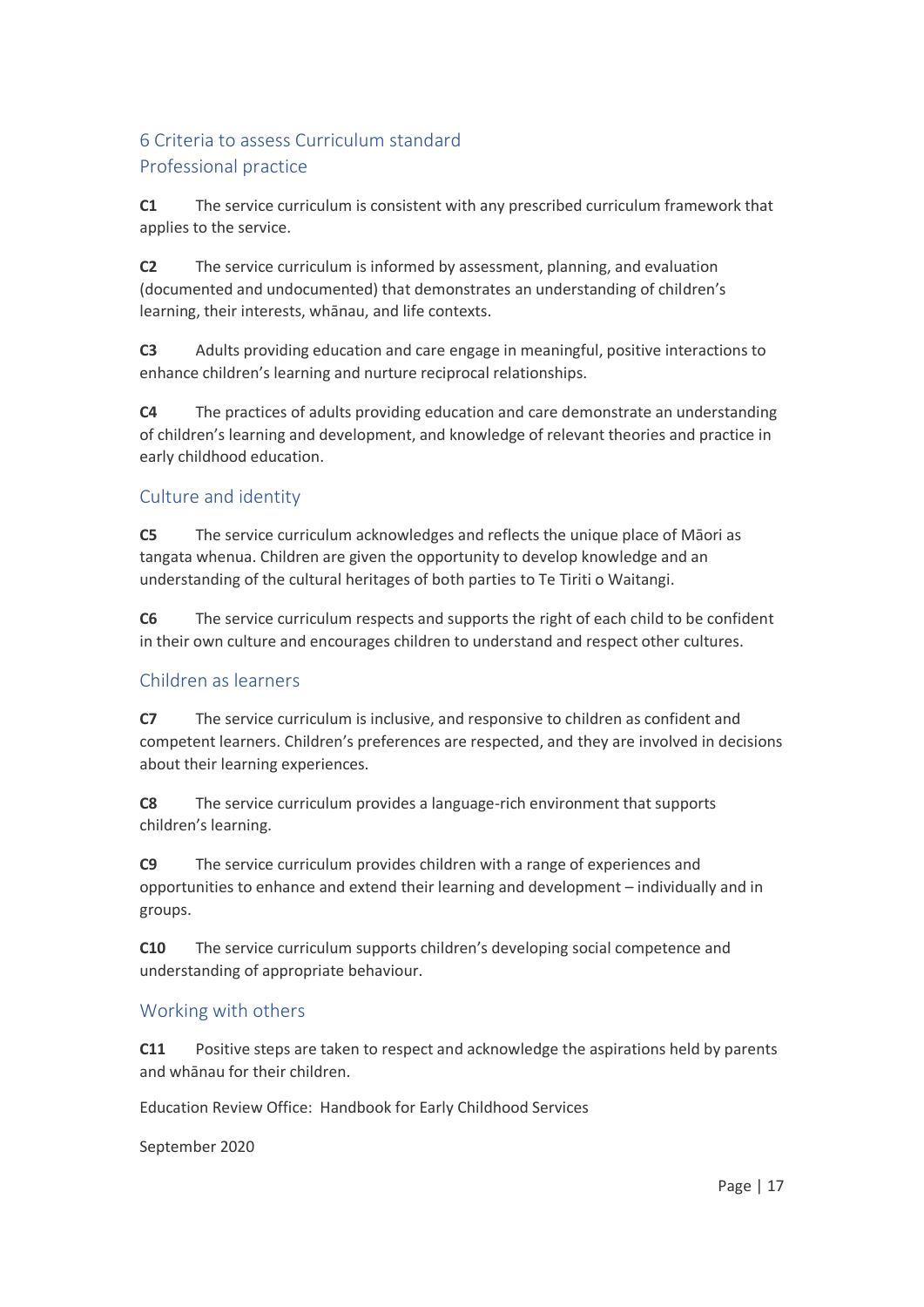**C12** Regular opportunities (formal and informal) are provided for parents to:

• communicate with adults providing education and care about their child, and share specific evidence of the child's learning; and

• be involved in decision-making concerning their child's learning.

**C13** Information and guidance is sought when necessary from agencies/services to enable adults providing education and care to work effectively with children and their parents.

Education Review Office: Handbook for Early Childhood Services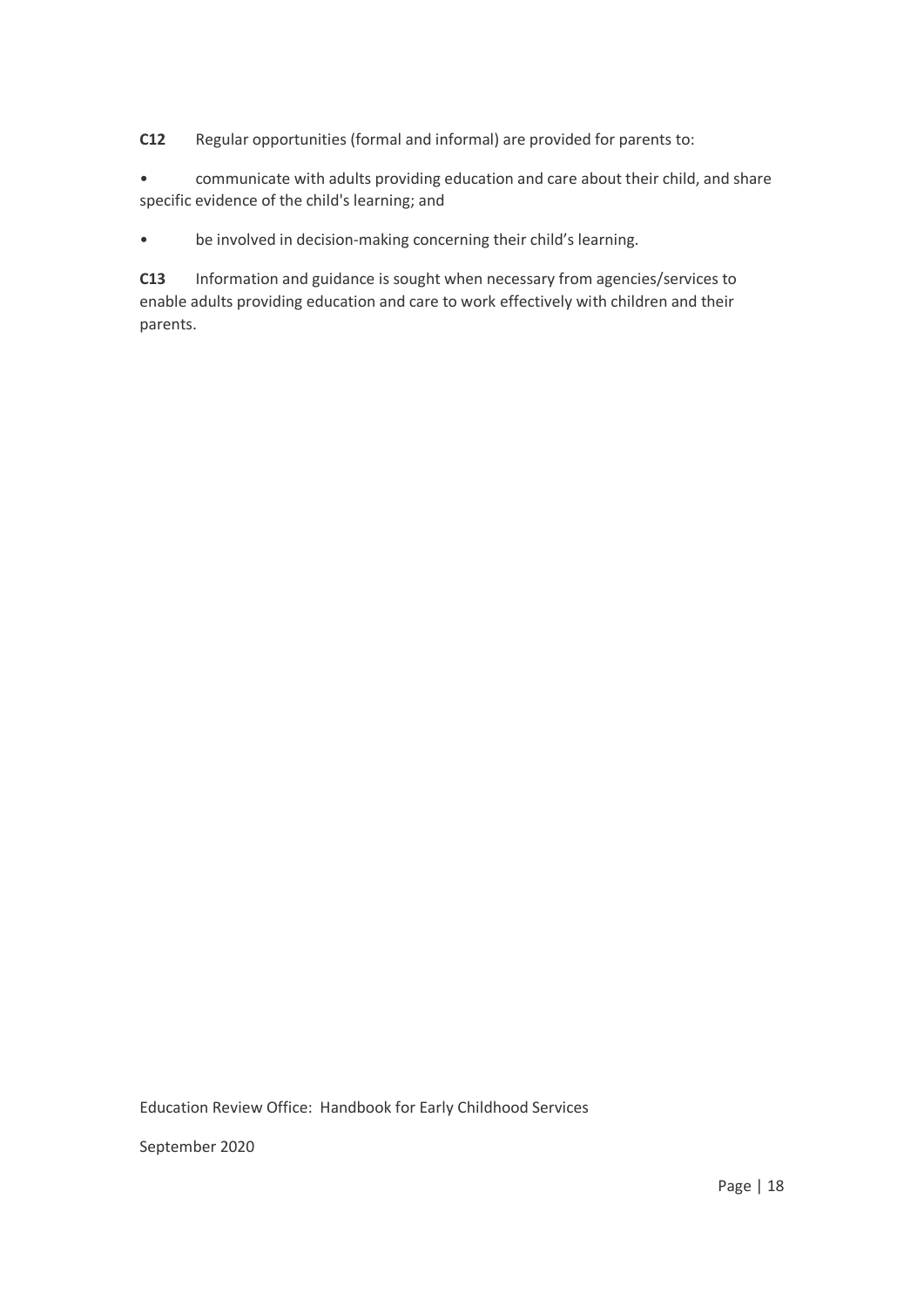## Documentation required

Documentation that provides evidence of the service's compliance with criteria  $C1 - C13$ . Documentation may take a variety of forms to suit the service's operation (such as portfolios, wall displays, policies and procedures) but must include:

1. A process for providing positive guidance to encourage social competence in children (C10);

- 2. A process for providing formal and informal opportunities for parents to:
- communicate with adults providing education and care about their child, and share specific evidence of the child's learning; and
- be involved in decision-making concerning their child's learning (C12); and
- 3. A record of information and guidance sought from agencies and/or services (C13).

### PREMISES AND FACILITIES

### Regulation 45 – Premises and facilities standard: general

- (1) The premises and facilities standard: general is the standard that requires every licensed service provider to whom this regulation applies—
	- (a) To use premises and facilities that, having regard to the number and age range of the children attending the premises, provide sufficient and suitable space for a range of activities, facilities for food preparation, eating, sleeping, storage, toileting, and washing, and sufficient and suitable heating, lighting, noise control, ventilation, and equipment to support—
		- (i) Appropriate curriculum implementation by the service provider; and
		- (ii) Safe and healthy practices by the service provider; and
	- (b) To comply with the requirements of Schedule 4 (which relates to activity spaces).
- (2) Each licensed service provider to whom this regulation applies must comply with the premises and facilities standard: general.

## 7 Criteria to assess Premises and facilities standard General

**PF1** The hospital from which the service operates has been granted certification under the Health and Disability Services (Safety) Act 2001 either:

• for a period of at least 3 years; or

Education Review Office: Handbook for Early Childhood Services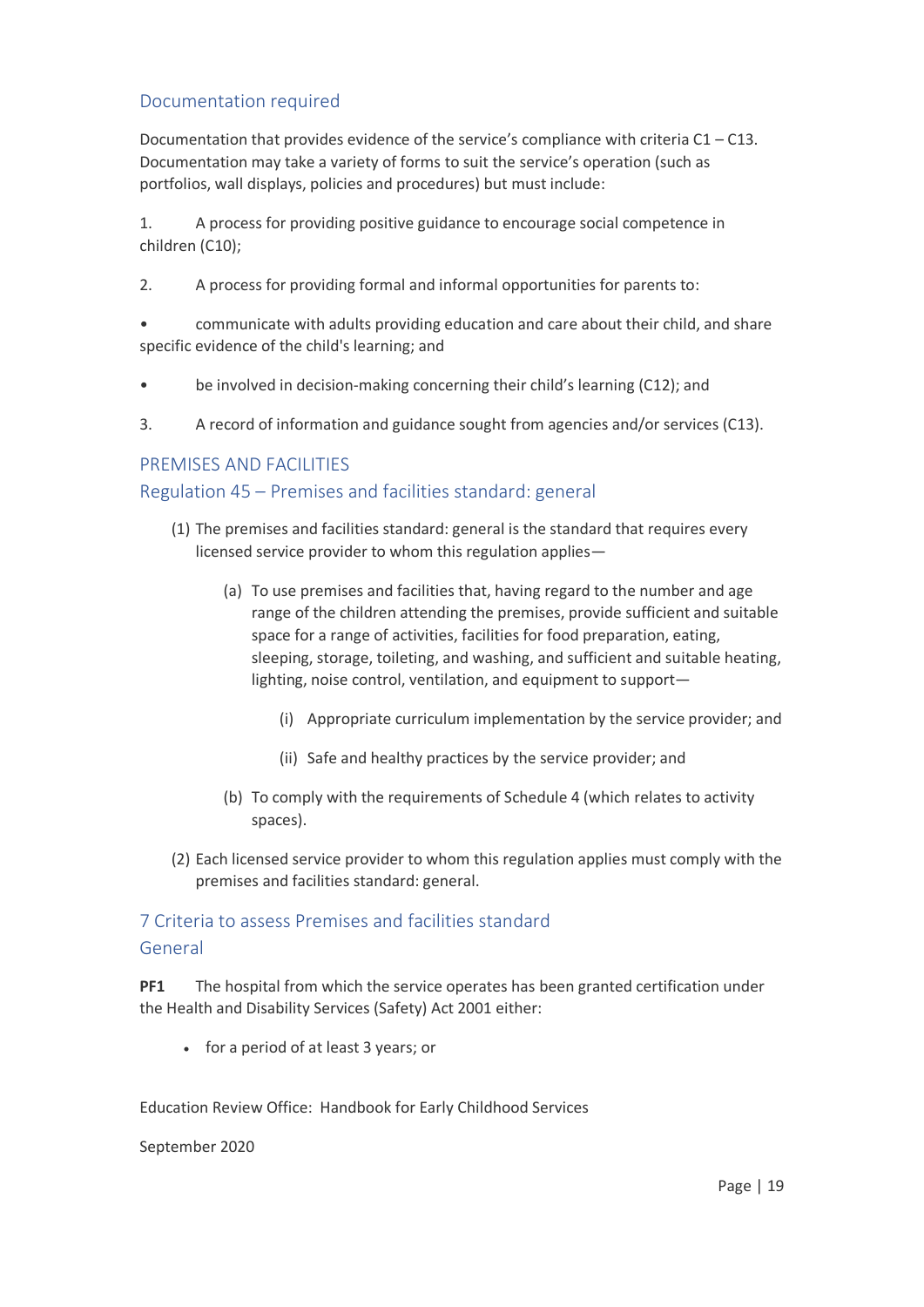• for a period of less than 3 years, but the lesser period of certification does not reflect problems identified with requirements relating to the hospital's premises and facilities that would affect children participating in the ECE service.

## Documentation required

1. Copy of the current certificate issued to the hospital under the Health and Disability Services (Safety) Act 2001; and

2. If the certificate denotes a certification period of less than 3 years, a copy of the Corrective Action Plan from the hospital's Audit Report, showing that failure to meet premises and facilities requirements that affect children participating in the ECE service is not the reason for a shorter certification period being granted.

**PF2** A sufficient quantity and variety of furniture, equipment, and materials is provided that is appropriate for the learning and abilities of the children participating in the service.

**PF3** All indoor and outdoor items and surfaces, furniture, equipment, and materials are safe and suitable for their intended use.

**PF4** There are spaces for the safe storage of equipment and materials.

- **PF5** There is space for adults working at the service to:
	- withdraw from children for planned breaks as appropriate;
	- meet privately with parents and colleagues;
	- store curriculum support materials; and
	- assess, plan, and evaluate.

**PF6** There are facilities (other than those used for body wash) or alternative arrangements available for the preparation and cleaning up of paint and other art materials.

### ECE Activity Room

**PF7** The design and layout of any ECE Activity Room supports the provision of a range of different types of learning experiences that are appropriate to the number, ages, abilities, and specific mobility or treatment needs of the children likely to use it.

**PF8** The design and layout of any ECE Activity Room supports effective adult supervision.

**PF9** There are safe and comfortable spaces in any ECE Activity Room for infants, toddlers, or children not walking to lie, roll, creep, crawl, pull themselves up, learn to walk, and to be protected from more mobile children.

Education Review Office: Handbook for Early Childhood Services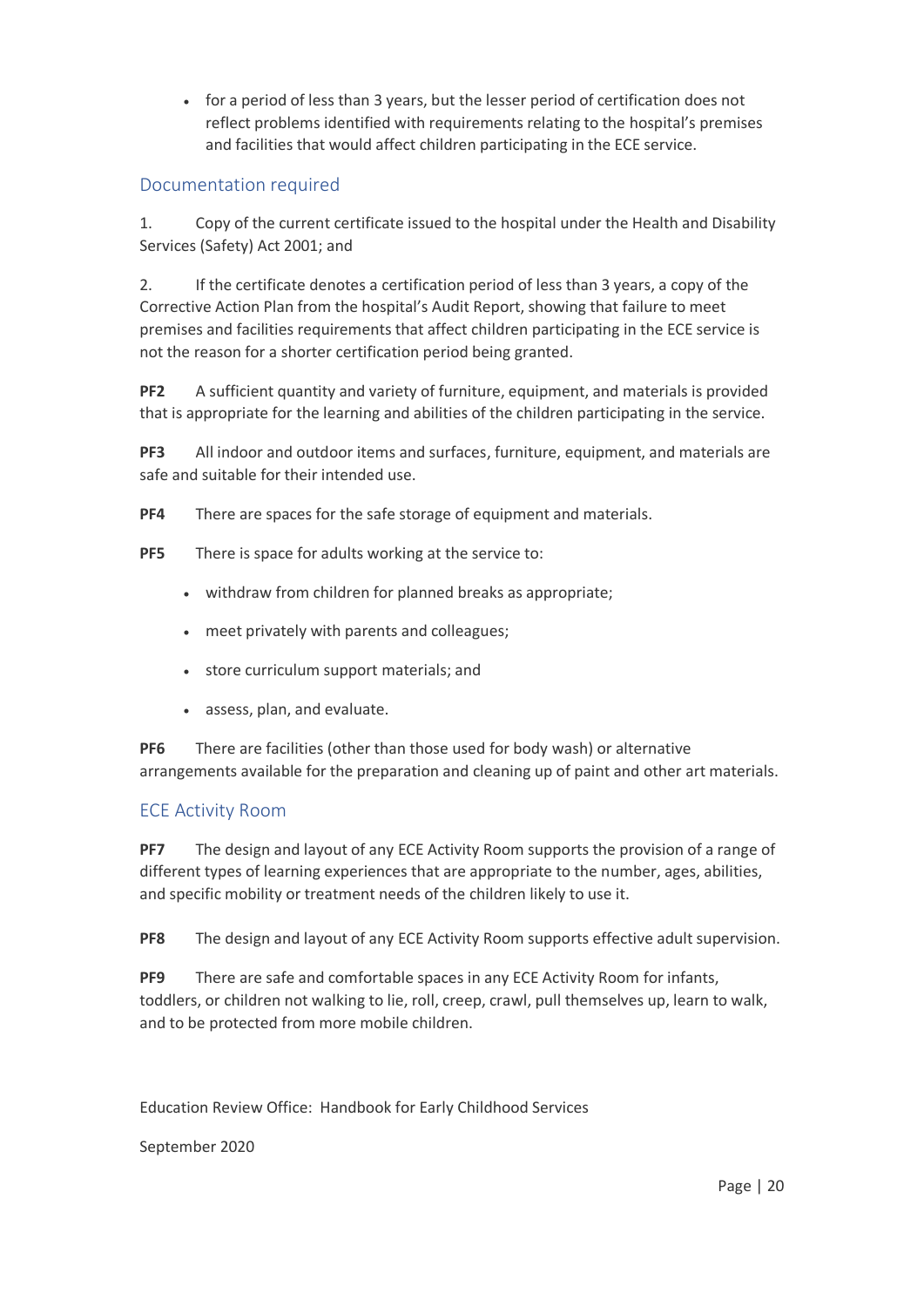**PF10** Floor surfaces in any ECE Activity Room are durable, safe and suitable for the range of activities to be carried out at the service (including wet and messy play), and can easily be kept clean.

**PF11** A telephone or other means of communication is available in the ECE Activity Room to enable adults providing education and care to call for assistance when necessary.

**PF12** There are facilities (or appropriate arrangements in place) for hygienic hand washing and drying in any ECE Activity Room.

Education Review Office: Handbook for Early Childhood Services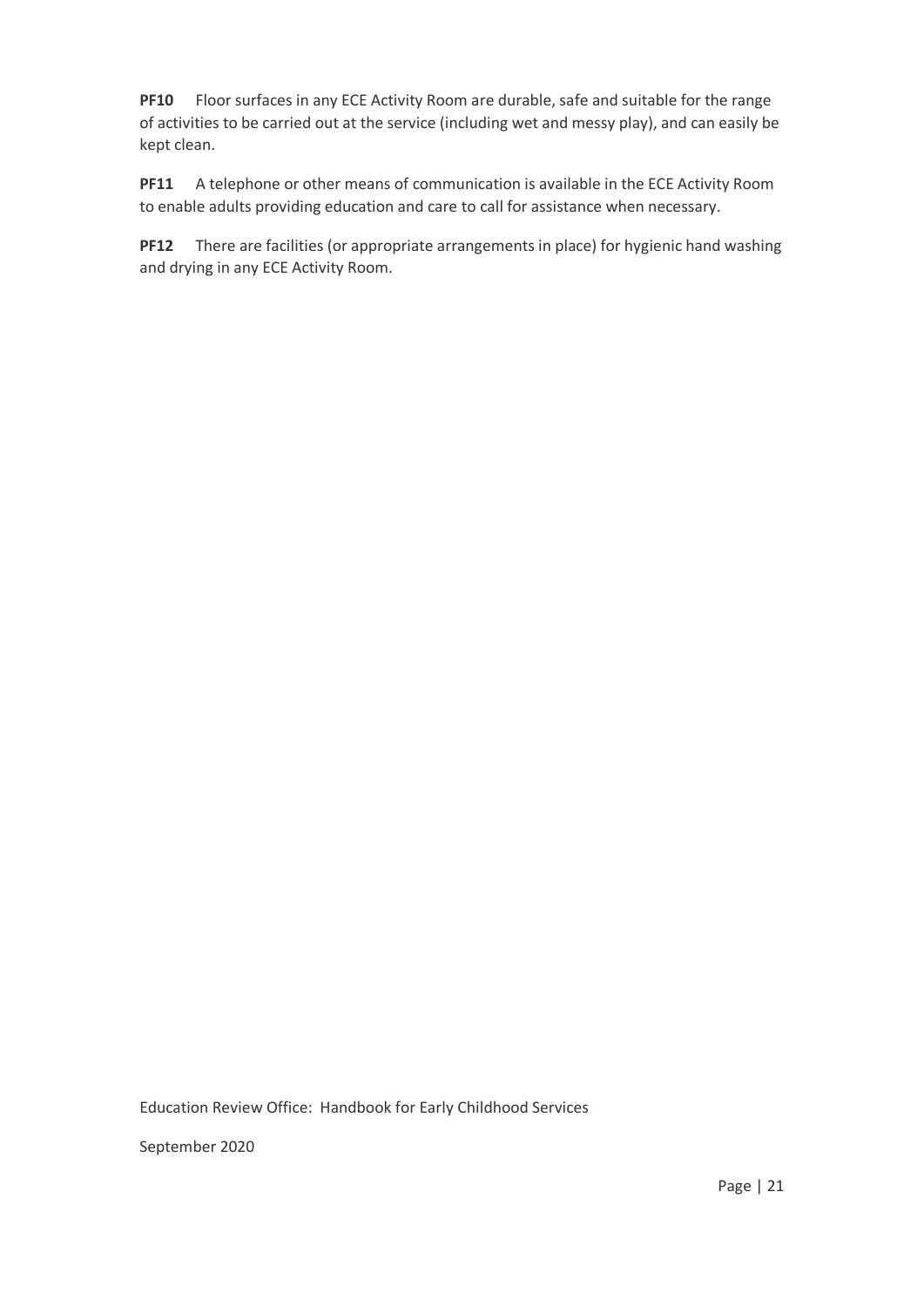## HEALTH AND SAFETY Regulation 46 – Health and safety practices standard: general

## (1) The health and safety practices standard: general is the standard that requires every licensed service provider to whom this regulation applies to—

- (a) Take all reasonable steps to promote the good health and safety of children enrolled in the service; and
- (b) Take all reasonable precautions to prevent accidents and the spread of infection among children enrolled in the service; and
- (c) Take all reasonable precautions to ensure that the premises, facilities, and other equipment on those premises are—
	- (i) kept in good repair; and
	- (ii) maintained regularly; and
	- (iii) used safely and kept free from hazards; and
- (d) take all reasonable steps to ensure that appropriate procedures are in place to deal with fires, earthquakes, and other emergencies.
- (2) Each licensed service provider to whom this regulation applies must comply with the health and safety practices standard: general.

## 8 Criteria to assess Health and safety practices standard General

**HS1** The hospital from which the service operates has been granted certification under the Health and Disability Services (Safety) Act 2001 either:

- for a period of at least 3 years; or
- for a period of less than 3 years, but the lesser period of certification does not reflect problems identified with requirements relating to the hospital's health and safety practices that would affect children participating in the ECE service.

### Documentation required

1. Copy of the current certificate issued to the hospital under the Health and Disability Services (Safety) Act 2001, and

2. If the certificate denotes a certification period of less than 3 years, a copy of the Corrective Action Plan from the hospital's Audit Report, showing that failure to meet health and safety practices requirements that affect children participating in the ECE service is not the reason for a shorter certification period being granted.

Education Review Office: Handbook for Early Childhood Services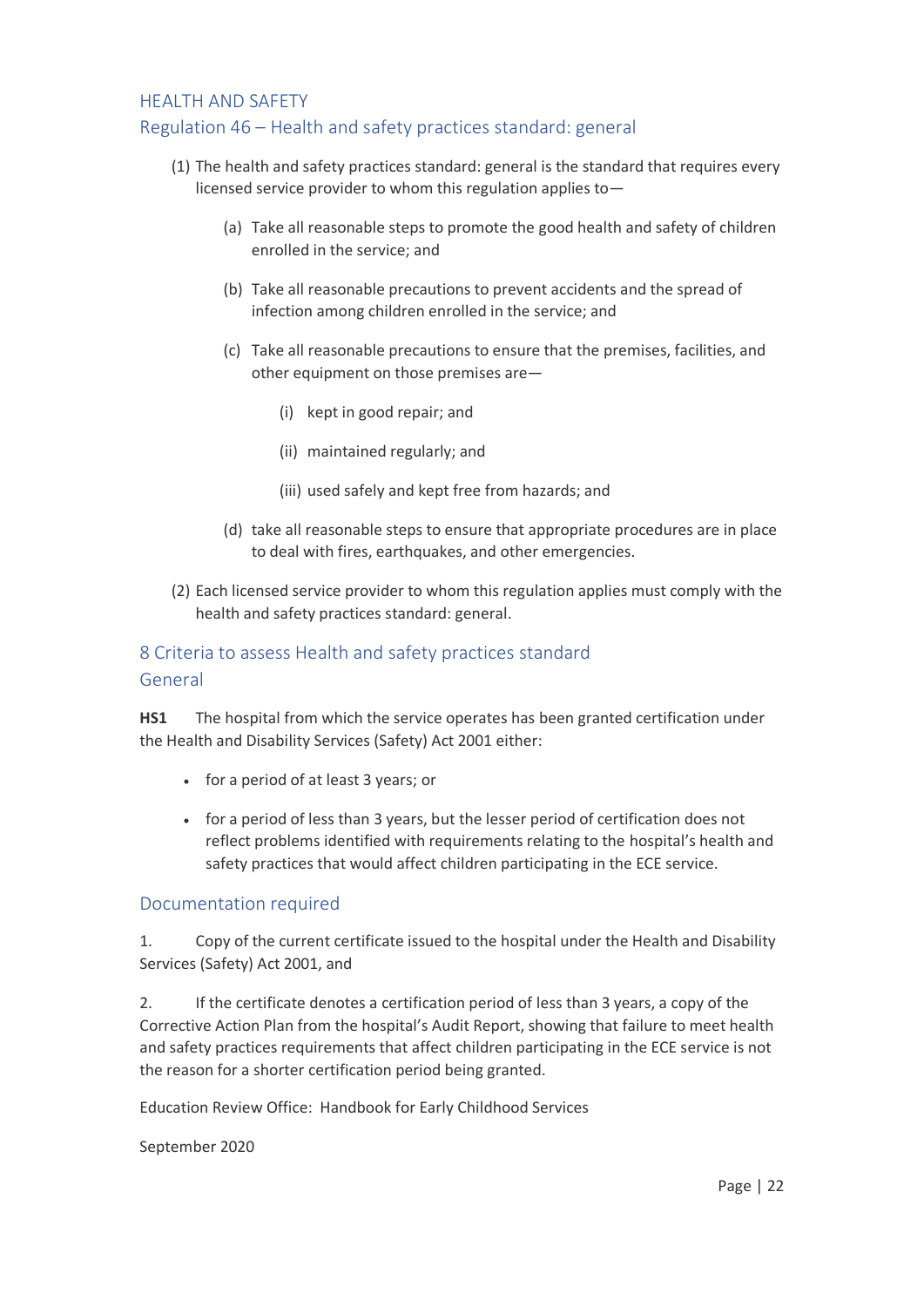**HS2** Premises, furniture, furnishings, fittings, equipment, and materials used by children as part of the ECE programme are kept safe, hygienic and maintained in good condition.

**HS3** Designated assembly areas for evacuation purposes outside of the building keep children safe from further risk.

**HS4** Adults providing education and care are familiar with relevant emergency drills.

### Documentation required

A record of the emergency drills carried out.

**HS5** Safe and hygienic handling practices are implemented with regard to any animals at the service. All animals are able to be restrained.

Education Review Office: Handbook for Early Childhood Services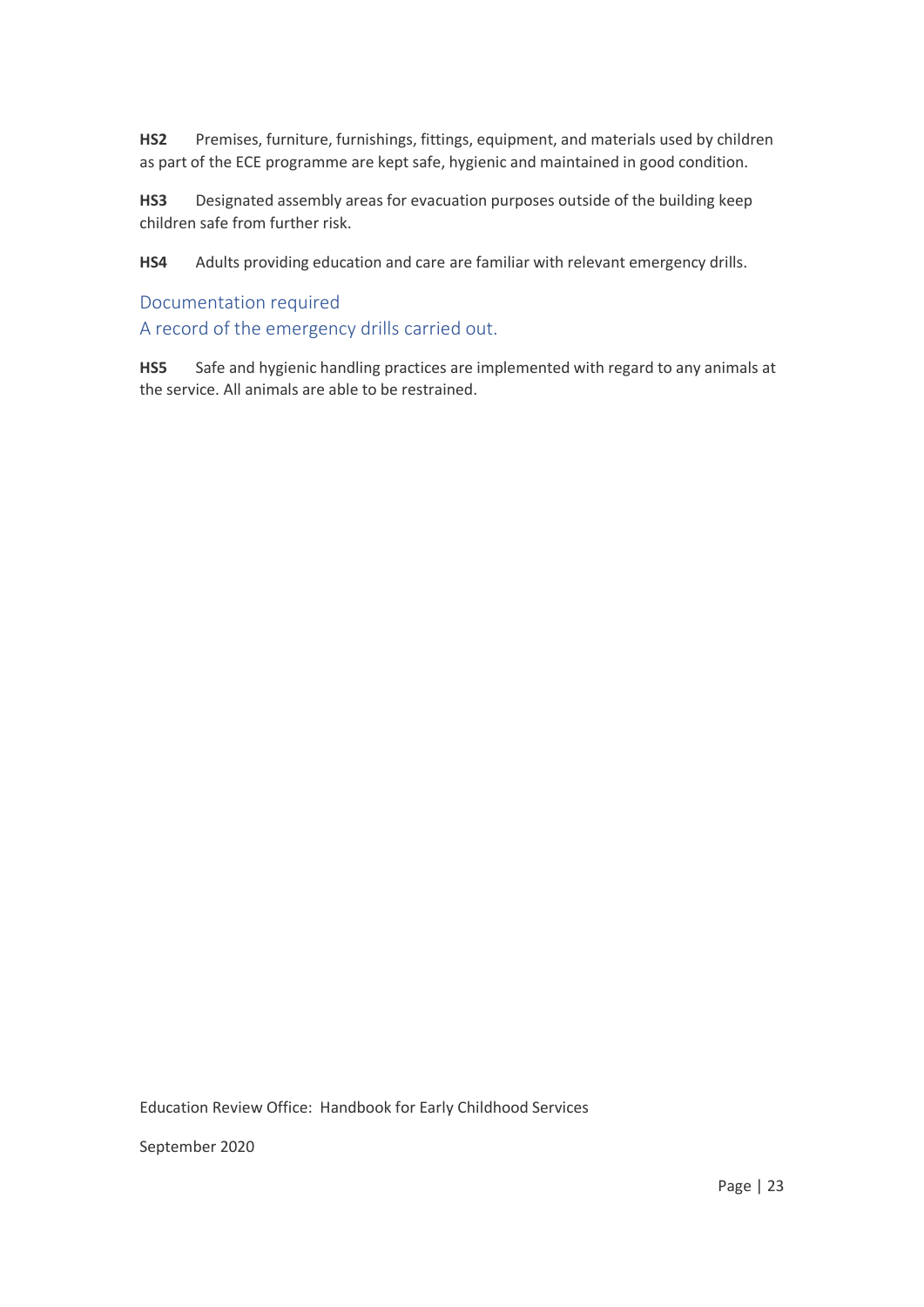- **HS6** When children leave the premises on an excursion:
	- assessment and management of risk is undertaken, and adult:child ratios are determined accordingly. Ratios are not less than the required adult:child ratio;
	- parents have given prior written approval of their child's participation and of the proposed ratios; and
	- there are communication systems in place so that people know where the children are, and adults can communicate with others as necessary.

### Documentation required

A record of outings or excursions. Records include:

- the names of adults and children involved;
- the time and date of the excursion;
- the location and method of travel;
- assessment and management of risk; and
- evidence of parental permission.
- **HS7** If children travel in a motor vehicle while in the care of the service:
	- each child is restrained as required by Land Transport legislation;
	- required adult:child ratios are maintained; and
	- the written permission of a parent of the child is obtained before the travel begins (when children are not traveling with their parent).

### Documentation required

Evidence of parental permission for any travel by motor vehicle as part of the ECE programme.

### ECE Activity Room

**HS8** Any ECE Activity Room is kept at a comfortable temperature no lower than 16°C (at 500mm above the floor) while children are attending.

**HS9** Heavy furniture, fixtures, and equipment in any ECE Activity Room that could fall or topple and cause serious injury or damage are secured.

Education Review Office: Handbook for Early Childhood Services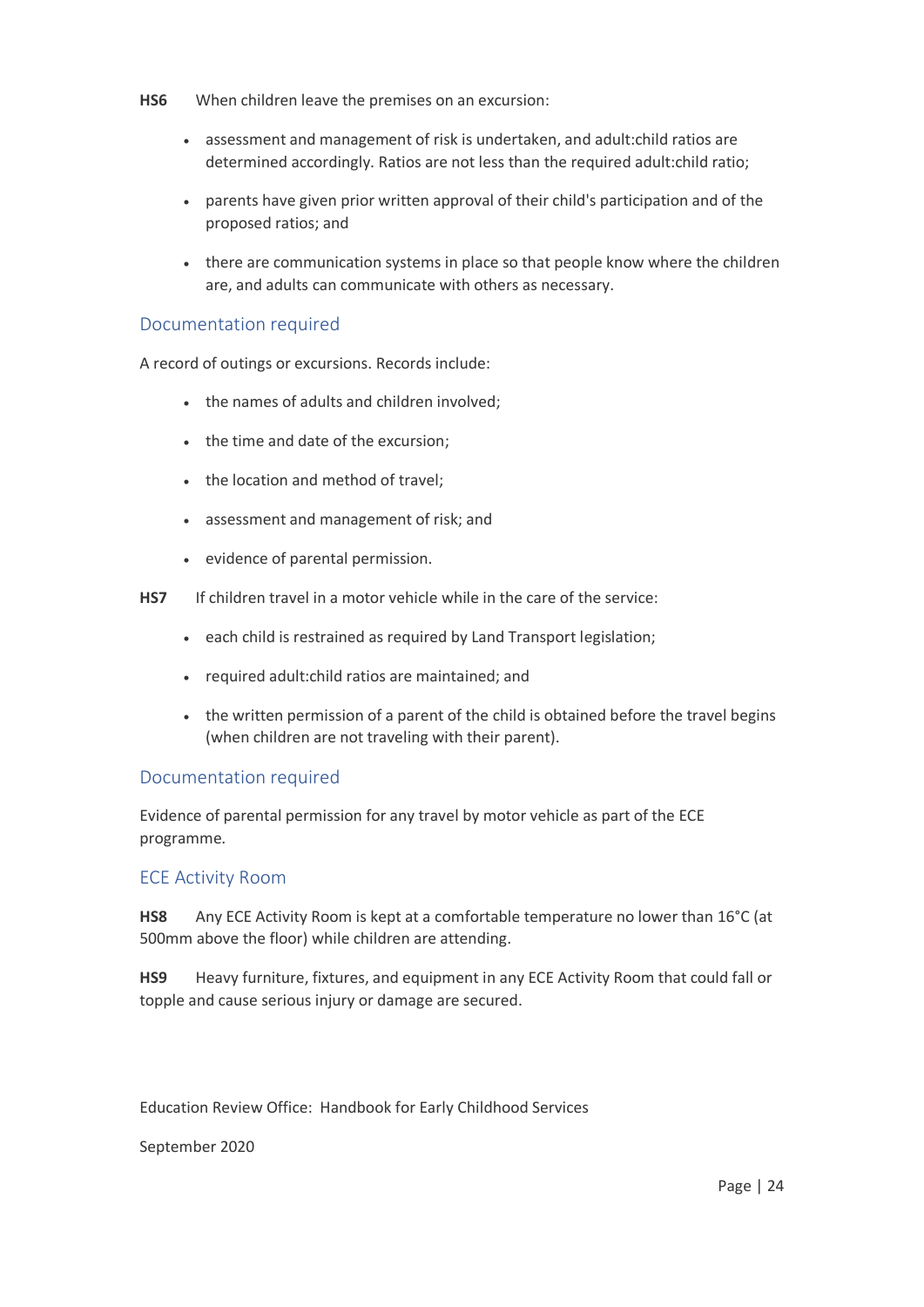**HS10** Any ECE Activity Room and equipment used by children as part of the ECE programme are checked on every day of operation for hazards. Hazards to the safety of children are eliminated, isolated, or minimized.

Consideration of hazards must include but is not limited to:

- cleaning agents, medicines, poisons, and other hazardous materials;
- electrical sockets and appliances (particularly heaters);
- vandalism, dangerous objects, and foreign materials;
- the condition and placement of equipment; and
- bodies of water.

#### Documentation required

A documented risk management system.

**HS11** All practicable steps are taken to ensure that noise levels in any ECE Activity Room do not unduly interfere with normal speech and/or communication, or cause any child attending distress or harm.

#### Child protection

**HS12** Medicine (prescription and non-prescription) is not given to a child unless it is given by authorised personnel in an emergency, or as part of the child's treatment as a patient of the hospital.

**HS13** There is a written child protection policy that meets the requirements of the Vulnerable Children Act 2014. The policy contains provisions for the identification and reporting of child abuse and neglect, and information about how the service will keep children safe from abuse and neglect, and how it will respond to suspected child abuse and neglect.

The policy must be reviewed every three years.

### Documentation required:

1. A written child protection policy that contains:

a. provisions for the service's identification and reporting of child abuse and neglect;

b. information about the practices the service employs to keep children safe from abuse and neglect; and

c. information about how the service will respond to suspected child abuse and neglect.

Education Review Office: Handbook for Early Childhood Services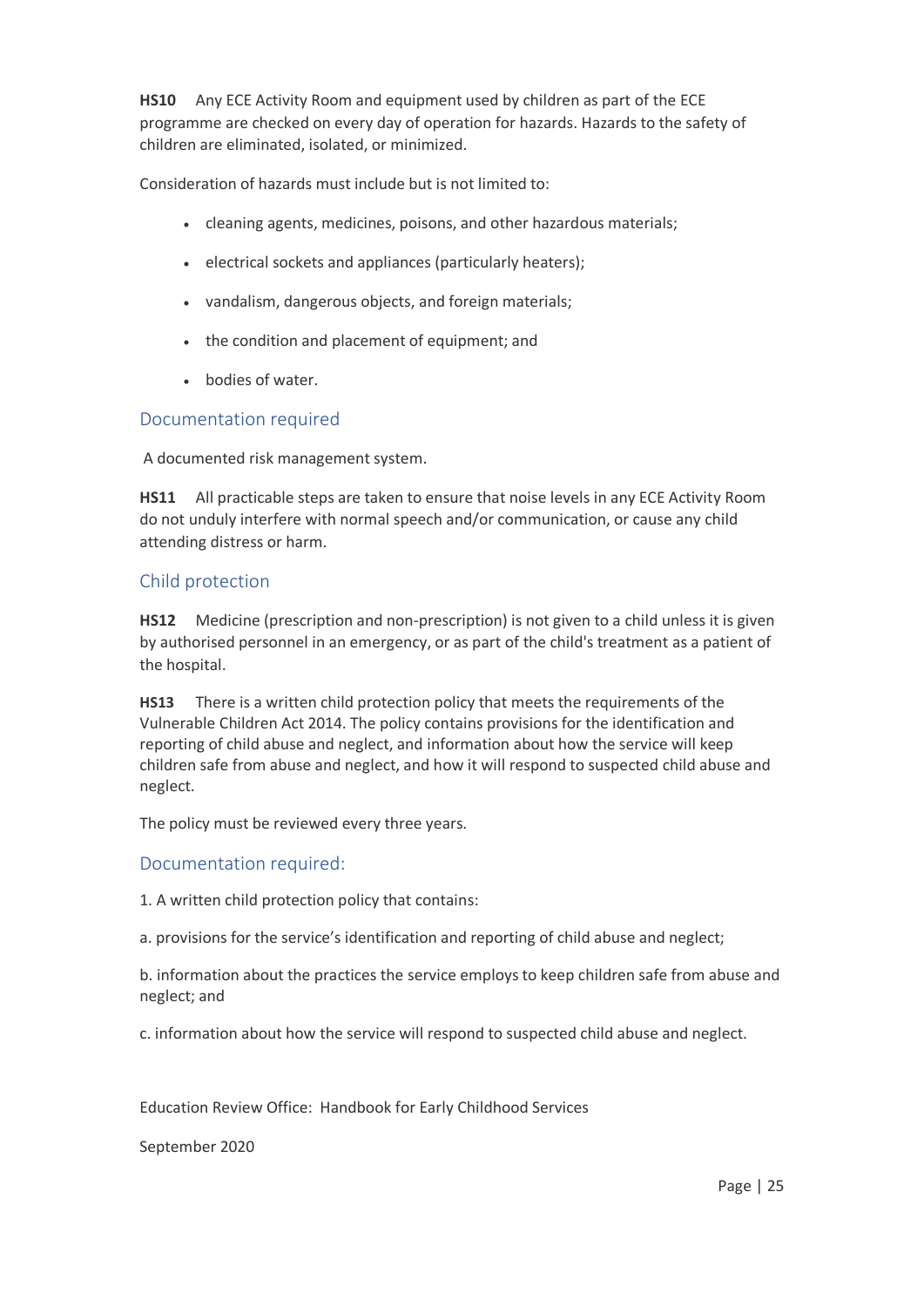2. A procedure that sets out how the service will identify and respond to suspected child abuse and/or neglect.

**HS14** All practicable steps are taken to protect children from exposure to inappropriate material (for example, of an explicitly sexual or violent nature).

**HS15** Adults providing education and care must not use, or be under the influence of, alcohol or any other substance that has a detrimental effect on their functioning or behaviour while responsible for children participating in the service.

**HS16** All practicable steps are taken to ensure that children do not come into contact with any person on the premises who is under the influence of alcohol or any other substance that has a detrimental effect on their functioning or behaviour.

Education Review Office: Handbook for Early Childhood Services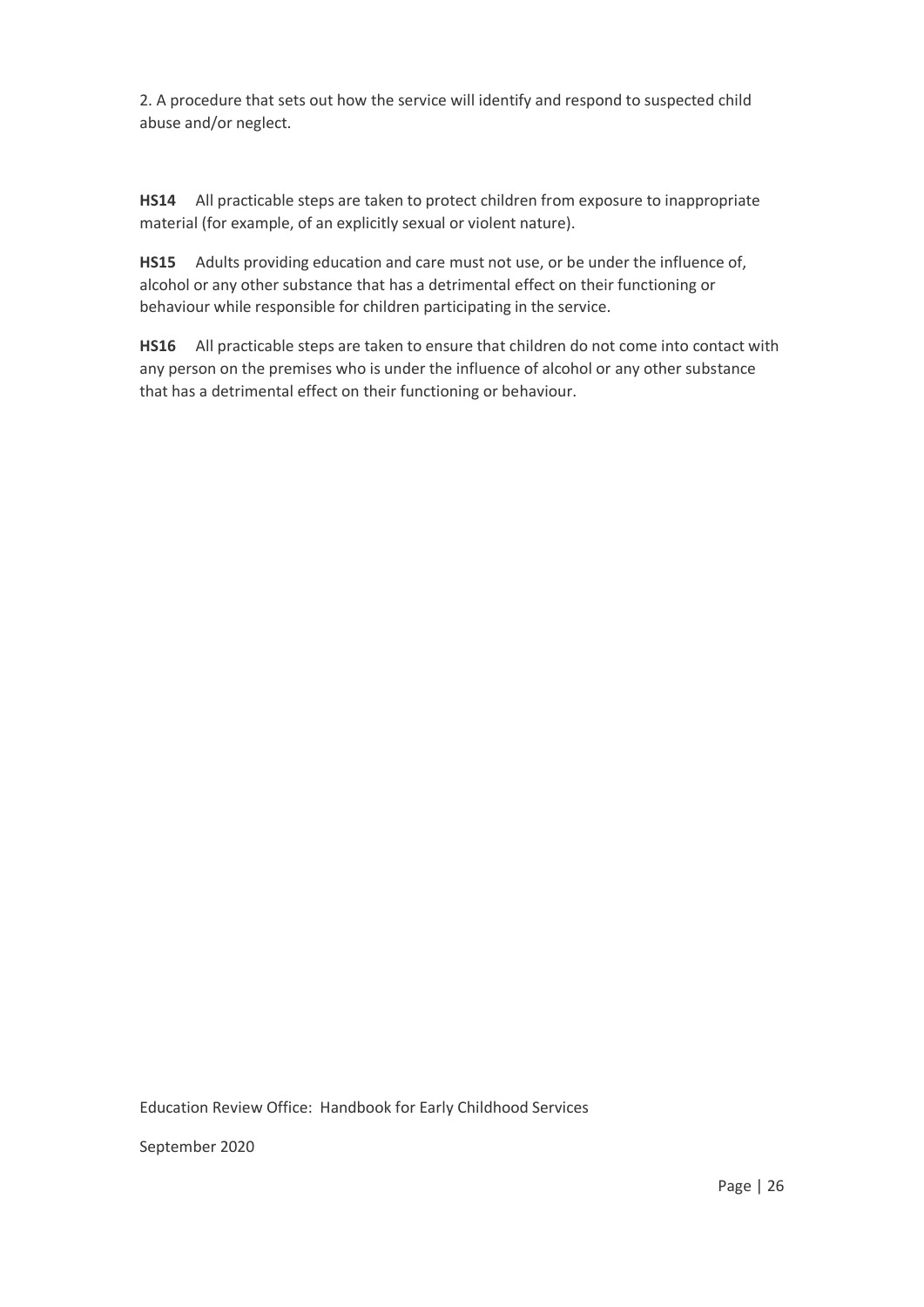## GOVERNANCE, MANAGEMENT AND ADMINISTRATION

Regulation 47 – Governance, management, and administration standard: general

- (1) The governance, management, and administration standard: general is the standard that requires every licensed service provider to whom this regulation applies to ensure that—
	- (a) the service is effectively governed and is managed in accordance with good management practices; and
	- (b) the service provider regularly collaborates with—
		- (i) parents and family or whānau of children enrolled in the service; and
		- (ii) the adults responsible for providing education and care as part of the service; and
	- (c) appropriate documentation and records are—
		- (i) developed, maintained, and regularly reviewed; and
		- (ii) made available where appropriate—
		- (A) at any reasonable time on request by a parent of a child enrolled in the service; and
		- (B) at any time on request by any person exercising powers or carrying out functions under Part 26 of the Act; and
	- (d) adequate information is made available to parents of enrolled children and, where appropriate, to the families or whānau of those children about the operation of the service; and
	- (e) all reasonable steps are taken to provide staff employed or engaged in the service with adequate professional support, professional development opportunities, and resources.
- (2) Each licensed service provider to whom this regulation applies must comply with the governance, management, and administration standard: general.

Education Review Office: Handbook for Early Childhood Services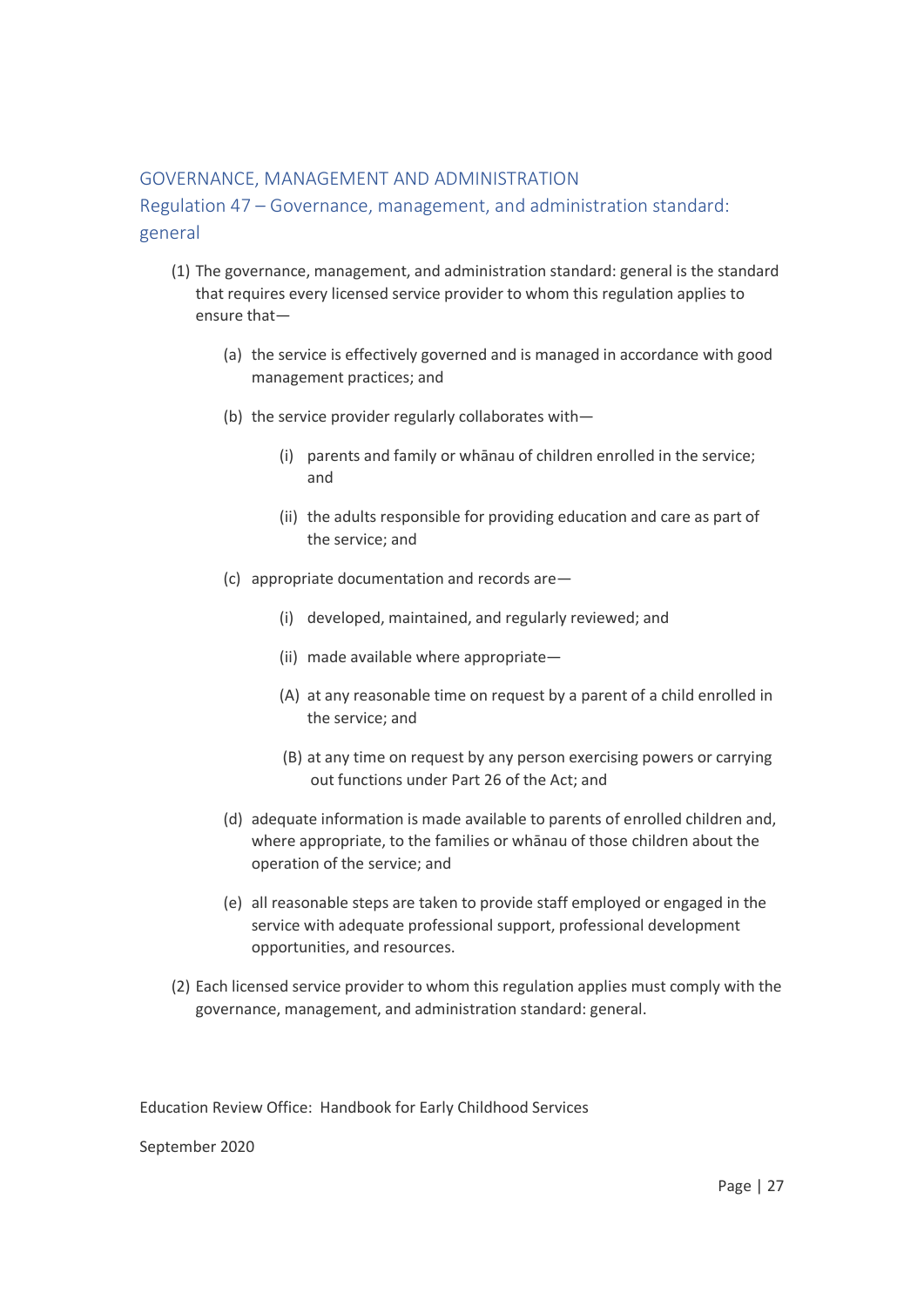# 9 Criteria to assess Governance, management and administration standard Parent involvement and information

**GMA1** The following are prominently displayed in any ECE Activity Room for parents and visitors:

- the Education (Early Childhood Services) Regulations 2008, and the Licensing Criteria for Hospital-based Education and Care Services 2008;
- the full names and qualifications of each person counting towards prescribed qualification requirements;
- the service's current licence certificate; and
- a procedure people should follow if they wish to complain about non-compliance with the Regulations or criteria.

## Documentation required

A procedure people should follow if they wish to complain about non-compliance with the Regulations or criteria. The procedure includes the option to contact the local Ministry of Education office and provides contact details.

**GMA2** Parents are advised how to access:

- information concerning their child;
- the service's operational documents (such as its philosophy, policies, and procedures and any other documents that set out how day to day operations will be conducted); and
- the most recent Education Review Office report regarding the service.

### Documentation required

Written information letting parents know how to access:

- information concerning their child;
- the service's operational documents; and
- the most recent Education Review Office report regarding the service.

**GMA3** Information is provided to parents about:

- how they can be involved in the service;
- any fees charged by the service;

Education Review Office: Handbook for Early Childhood Services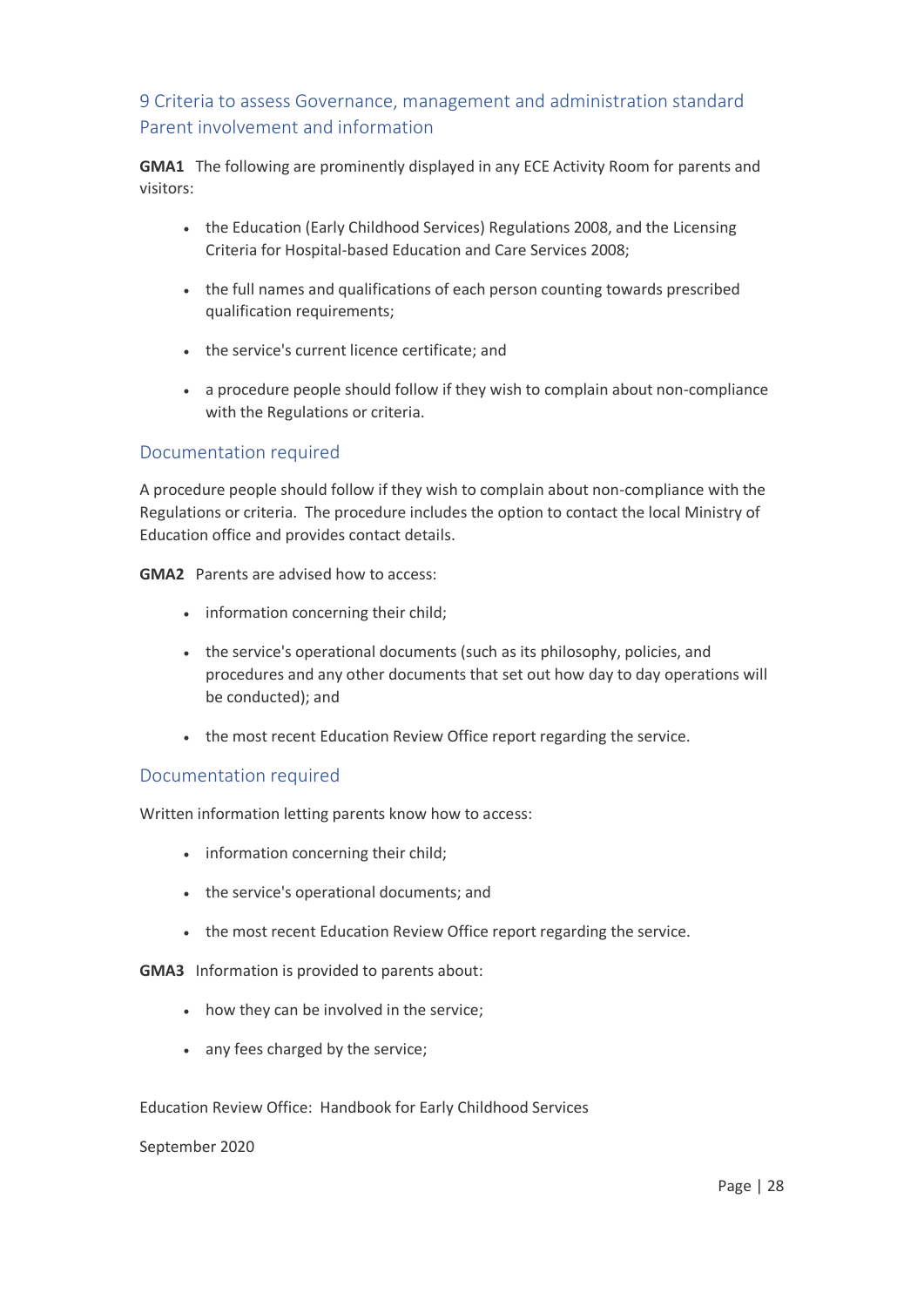- the amount and details of the expenditure of any Ministry of Education funding received by the service; and
- any planned reviews and consultation.

## Documentation required

Written information letting parents know:

- how they can be involved in the service;
- any fees charged by the service;
- the amount and details of the expenditure of any Ministry of Education funding received by the service; and
- about any planned reviews and consultation.

**GMA4** Parents of children participating in the service and adults providing education and care are provided with opportunities to contribute to the development and review of the service's operational documents (such as philosophy, policies, and procedures and any other documents that set out how day to day operations will be conducted).

### Documentation required

Evidence of opportunities provided for parents and adults providing education and care to contribute to the development and review of the service's operational documents.

Education Review Office: Handbook for Early Childhood Services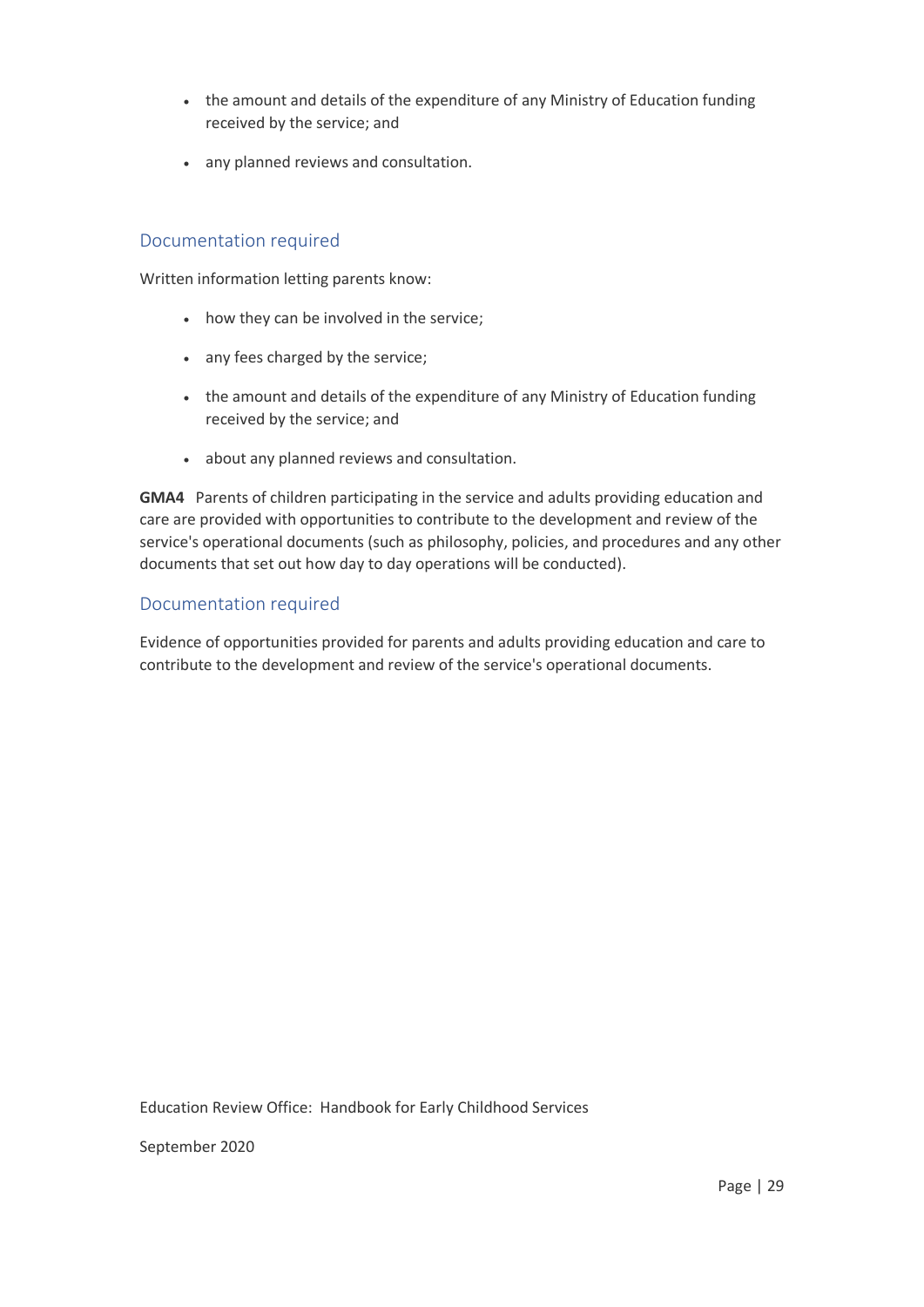## Professional practices

**GMA5** A philosophy statement guides the service's operation.

## Documentation required

A philosophy statement expressing the service's fundamental beliefs, values, and attitudes.

**GMA6** An ongoing process of self-review helps the service maintain and improve the quality of its education and care.

### Documentation required

1. A process for reviewing and evaluating the service's operation (for example, its curriculum, learning and teaching practices, philosophy, policies, and procedures) by the people involved in the service. The process is consistent with criterion GMA4, and includes a schedule showing timelines for planned review of different areas of operation.

2. Recorded outcomes from the review process.

**GMA7** Suitable human resource management practices are implemented.

#### Documentation required

Policies and processes for human resource management, including:

- selection and appointment procedures;
- job/role descriptions;
- induction procedures into the service;
- a system of regular appraisal;
- provision for professional development;
- a definition of serious misconduct; and
- discipline/dismissal procedures.

**GMA7A** All children's workers who have access to children are safety checked in accordance with the Vulnerable Children Act 2014.

Safety checks must be undertaken and the results obtained before the worker has access to children.

The results of the safety checks must be recorded and the record kept as long as the person is employed at the service.

Education Review Office: Handbook for Early Childhood Services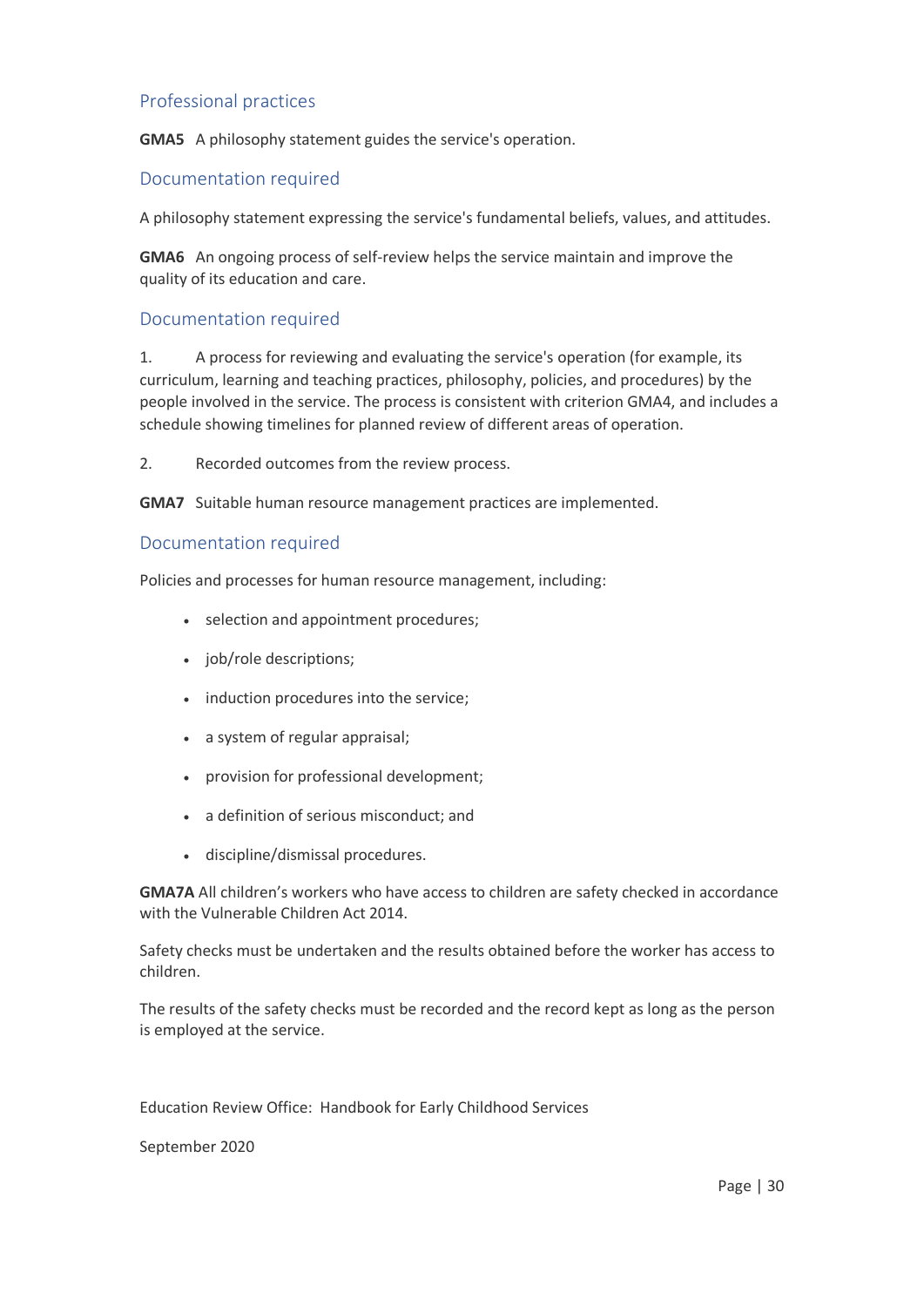Every children's worker must be safety checked every three years. Safety checks may be carried out by the employer or another person or organisation acting on their behalf.

### Documentation required:

1. A written procedure for safety checking all children's workers before they have access to children that meets the safety checking requirements of the Vulnerable Children Act 2014; and

2. A record of all safety checks and the results.

#### Planning and documentation

**GMA8** An annual plan guides the service's operation.

#### Documentation required

An annual plan identifying 'who', 'what', and 'when' in relation to key tasks undertaken each year.

**GMA9** An annual budget guides financial expenditure.

#### Documentation required

An annual budget setting out the service's estimated revenue and expenses for the year. The budget includes at least:

- staffing costs, including leave entitlements;
- professional development costs;
- equipment and material costs for the ongoing purchase of new equipment and consumable materials; and
- Provision for operational costs (such as electricity, telephone, food purchases and other day to day items) and maintenance of the premises as appropriate.

**GMA10** Adults providing education and care have access to information held by the hospital for each child participating in the service that includes:

- the child's full name, date of birth, and address;
- the name and address of at least 1 parent;
- details of how at least 1 parent (or someone nominated by them) can be contacted while the child is participating in the service;
- the name of the medical practitioner with overall responsibility for the child's care;

Education Review Office: Handbook for Early Childhood Services